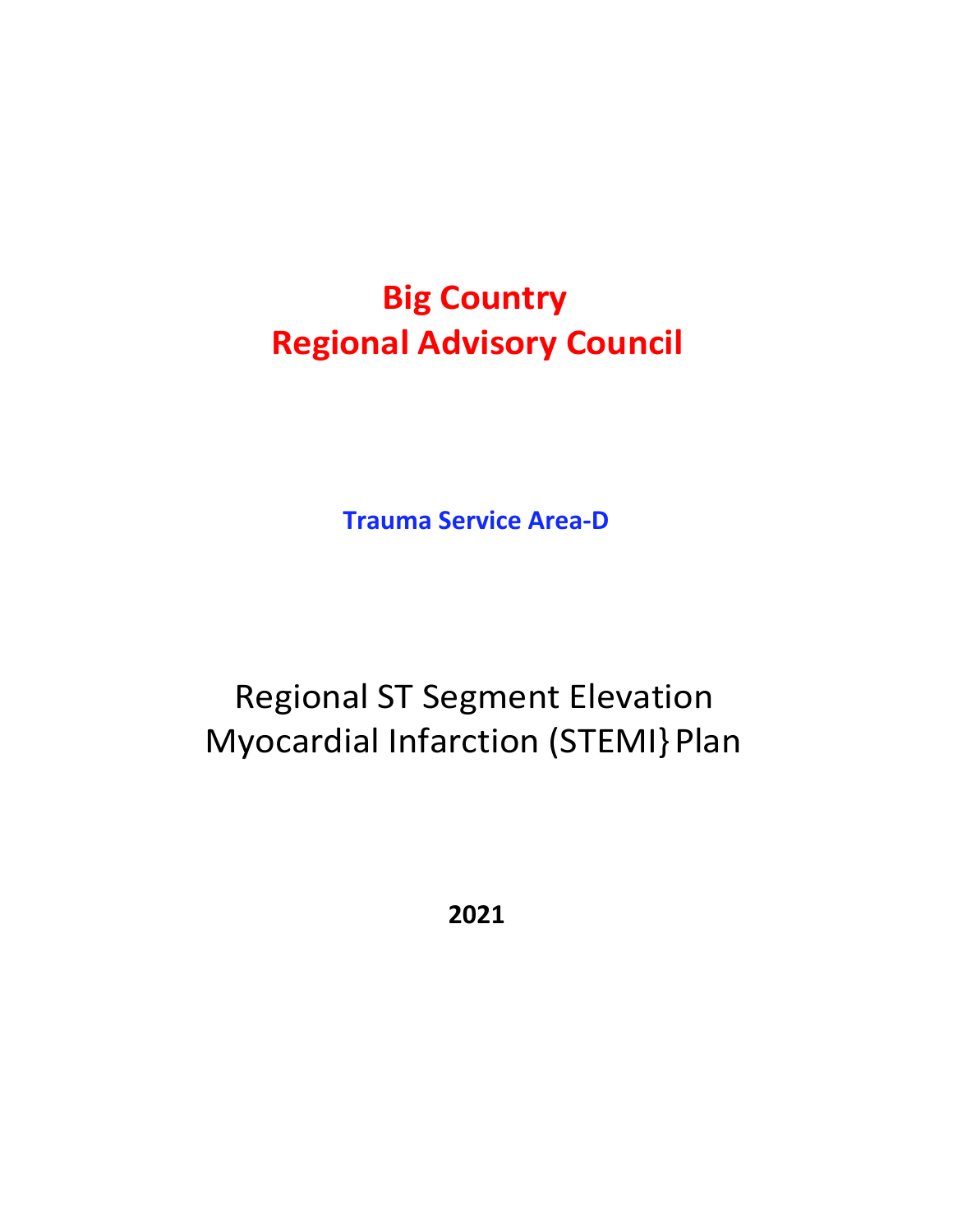# **Table of Contents**

| <b>Table of Contents</b>                            | 2  |
|-----------------------------------------------------|----|
| Summary                                             | 3  |
| <b>Definitions</b>                                  | 4  |
| <b>Role of Hospitals</b>                            |    |
| Role of EMS                                         | 9  |
| <b>TSAD EMS Service Providers</b>                   | 11 |
| <b>Field Triage STEMI Scheme</b>                    | 14 |
| <b>ECG/EKG Screening Guide</b>                      | 15 |
| <b>Thrombolytic Checklist</b>                       | 16 |
| <b>BCRAC Regional STEMI Alert Form</b>              | 17 |
| <b>BCRAC Regional STEMI Alert Form Instructions</b> | 18 |
| <b>System Performance Improvement</b>               | 19 |
| <b>Statement of Confidentiality</b>                 | 21 |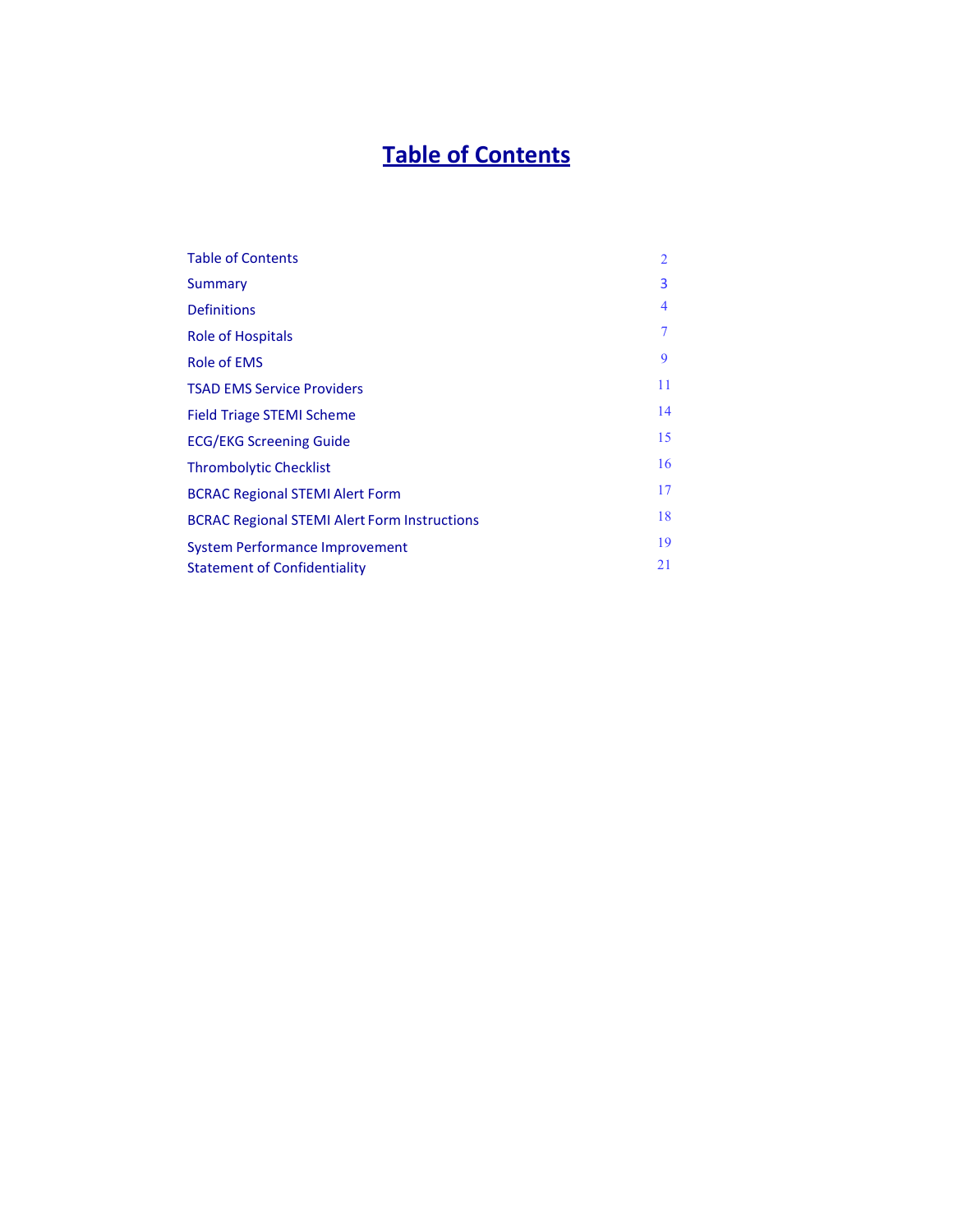# **Summary**

As directed by the Governors EMS and Trauma Advisory Council (GETAC), the Big County Regional Advisory Council (BCRAC) has been charged with developing and maintaining a region-wide system and standard of care for patients experiencing an ST elevation myocardial infarction (STEMI). Guidelines from The American Heart Association (AHA) and The American College of Cardiology (ACC) have been incorporated into this document.

The purpose of the Regional STEMI Plan is to establish a uniform set of criteria for triage and transport of acute STEMI patients.

It is important to note that STEMI patients should be recognized as quickly as possible to identify those eligible for thrombolytic or invasive therapy. Copious data have shown that both morbidity and mortality can be reduced by an approach of rapid interventional reperfusion targeted to within ninety minutes of "first medical contact". Further data have demonstrated that in-the-field recognition by prehospital providers utilizing 12-lead ECG coupled with pre-hospital notification of the receiving facilities can further reduce time to reperfusion, and is associated with further improvement in outcomes. EMS personnel must be trained to recognize, treat and transport ST Elevation Myocardial Infarction (STEMI) patients in a timely manner.

Several studies have also demonstrated that many patients are not treated quickly enough to derive the clinical benefits of reperfusion therapy. System barriers can cause significant delays in treating patients quickly and efficiently. Our goal is to mitigate system related issues and enact the recommendations in this plan.

The primary goal of the BCRAC Regional STEMI Plan is: **To develop a STEMI Emergency Care System that, when implemented, will result in decreased cardiac mortality and morbidity in the BCRAC Region.** In order to accomplish this, a number of specific processes are essential. These are:

- 1) The ability to rapidly and accurately identify patients suffering from STEMI.
- 2) Patients who have sustained a STEMI event must receive care in a hospital that has a STEMI treatment program in place which is capable of providing immediate and comprehensive assessment, resuscitation, intervention and definitive care.
- 3) The BCRAC must assist in the coordination of a process for continuous and effective region-wide coordination of pre-hospital and hospital care resources, so that STEMI patients will be most expeditiously transported to the closest available interventional facility capable of performing PCI, so patient care can be provided in a manner that is both appropriate and timely, while establishing and maintaining continuity. To accomplish this process there must be a method of tracking the care capability for STEMI patients and reviewing the quality of the process itself.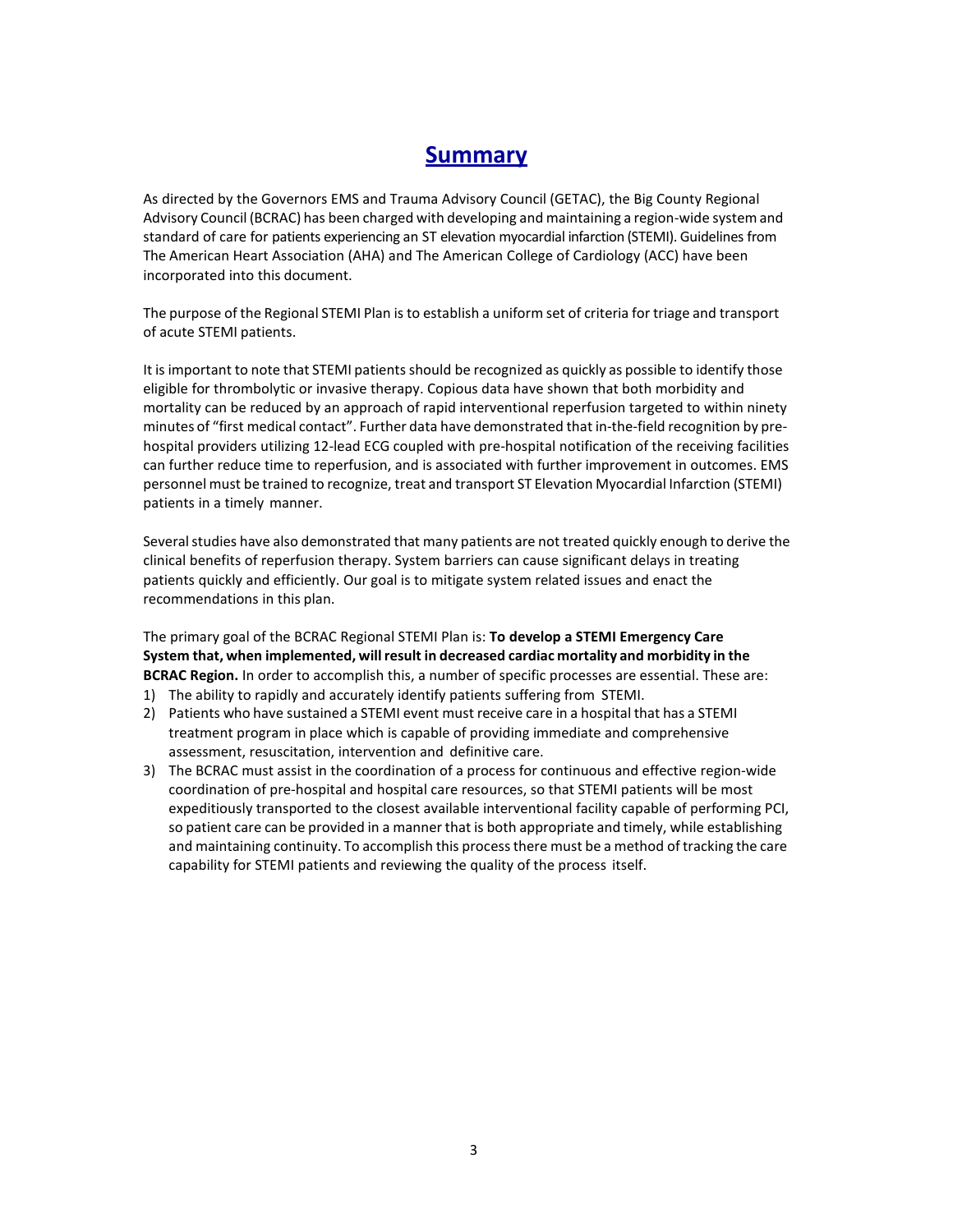# **Definitions**

**12-lead electrocardiogram (ECG/EKG)** - A test using a device that measures the electrical activity of the heartbeat and can help medical personnel determine if a heart attack has occurred and whether the heart attack was a STEMI or non-STEMI event. When a 12-lead ECG is done, 10 wires (" 12 leads"} are attached to the arms, legs and chest. These wires each record electrical impulses, but from a different position in relation to the heart.

**15-lead electrocardiogram (ECG/EKG)** – An additional ECG to help identify a posterior STEMI.

**Right-sided electrocardiogram (ECG/EKG)** – An additional ECG if right ventricular involvement is suspected. Patient may need volume and avoid use of NTG.

**Acute Coronary Syndrome (ACS)** - Is usually one of three disease processes involving the coronary arteries: STEMI, NSTEMI or Unstable Angina.

**Acute Myocardial Infarction (AMI)** - The medical term for a heart attack, which occurs when the blood supply to part of the heart muscle itself - the myocardium - is severely reduced or stopped. An AMI should be documented as a STEMI or NSTEMI.

**Angina / Unstable Angina**- Generally termed "Chest Pain" Angina is chest pain or discomfort that occurs when an area of the heart is deprived of oxygen.

**Angioplasty -** A procedure used to treat patients with a partially or completely blocked artery that restricts blood flow through the heart. A type of percutaneous coronary intervention (PCI}, this procedure requires a slender balloon-tipped tube to be threaded from an artery to a trouble spot in the artery of the heart. The balloon is then inflated, which compresses the blockage and widens the narrowed artery to restore blood flow.

**Balloon Inflation** - Another name for angioplasty, which is a surgical procedure used to treat patients with a partially or completely blocked artery that restricts blood flow through the heart. A type of percutaneous coronary intervention (PCI}, this procedure requires a slender balloon-tipped tube to be threaded from an artery to a trouble spot in the artery of the heart. The balloon is then inflated, which compresses the blockage and widens the narrowed artery to restore blood flow.

**Cath Lab** - The department in a medical facility that specializes in cardiac catheterization, which is a procedure to examine blood flow to the heart and test how well the heart is pumping and performs PCI when indicated.

**Door-to-Balloon Time (D2B)** - The amount of time between a heart attack patient's arrival at the hospital to the time he/she receives percutaneous coronary intervention (PCI}, such as angioplasty.

**Door-to-Needle Time (D2N)** - The amount of time between a heart attack patient's arrival at the hospital to the time he/she receives clot-busting medications, referred to in medical terms as fibrinolytics or thrombolytics. D2N goal is ≤ 30 minutes.

**Electrocardiogram (ECG/EKG)** - A recorded tracing of the electrical activity of the heart.

**Emergency Medical Service (EMS)** - A system of health care professionals, facilities and equipment providing pre-hospital emergency care.

**First Medical Contact to Balloon (FMC2B)** – First documented contact by EMS to the time he/she receives percutaneous coronary intervention (PCI).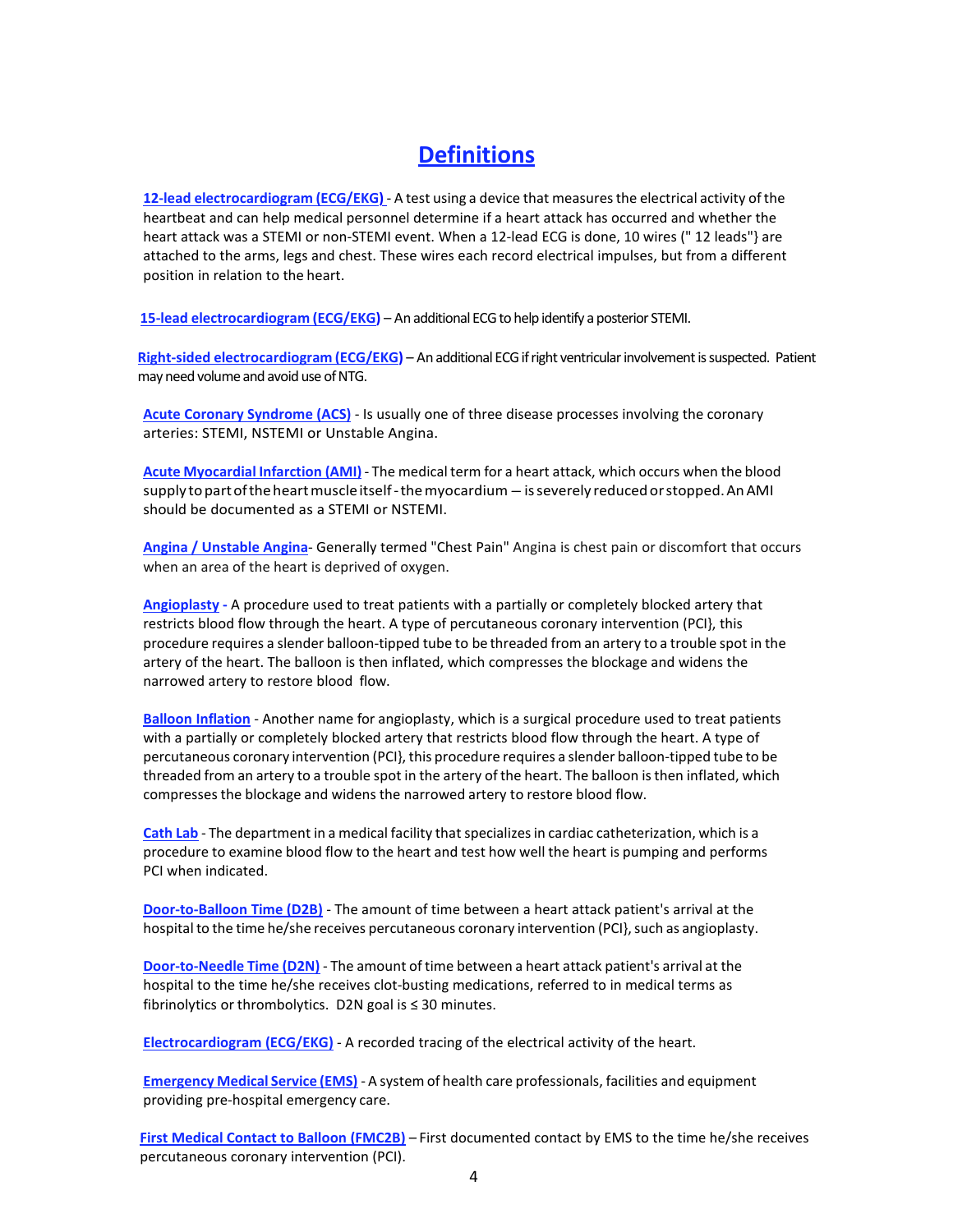**Fibrinolytic Therapy** - The use of pharmaceuticals or injections of medication to break up a blood clot inside an artery or cavity of the heart so that blood flow can be improved or restored. Also called thrombolytics, this type of treatment is widely available at hospitals across the United States.

**Helicopter Emergency Medical Service (HEMS)** - A system of health care professionals, facilities and equipment providing pre-hospital emergency care by air.

**Non-PCI hospital** - A type of hospital that does not have the means to deliver percutaneous coronary intervention (PCI} 24/7, the preferred means of treating a STEMI heart attack patient if done within the critical 90-minute window. Non-PCI hospitals can: administer clot-busting medicines that meet the health care needs of STEMI patients; refer STEMI patients to PCI hospitals, thus the name PCI-referral hospital; and treat STEMI patients with medications when it is not feasible for them to get to a PCIcapable hospital for treatment in ≤ 120 minutes from arrival at PCI-Referral hospital to PCI at receiving hospital.

**Non- ST-elevation myocardial infarction (NSTEMI)** - A myocardial infarction without 1 mm of ST elevation (or more} in 2 or more contiguous leads. A NSTEMI is usually treated as unstable angina until it is identified through lab reports.

**Percutaneous Coronary Intervention (PCI)** - The family of medical procedures that uses a "mechanical" means to treat patients with partially or completely restricted blood flow through an artery of the heart. Examples include balloon angioplasty and stents.

**PCI-Capable Hospital** - A hospital that has the equipment, expertise and facilities to administer percutaneous coronary intervention (PCI}, a mechanical means of treating heart attack patients. These PCI-capable hospitals are called STEMI-receiving hospitals because they are well equipped to receive and treat STEMI patients.

**Point of Entry (POE)** - The part of the healthcare community where treatment of a patient begins, such as when emergency medical services arrive on the scene or the patient walks into the emergency department at a hospital.

**Reperfusion Therapy** - One or more techniques to restore blood flow to part of the heart muscle damaged during a heart attack. It may include clot-dissolving drugs (thrombolysis}, balloon angioplasty, stents or surgery.

**ST-elevation myocardial infarction (STEMI)** - A severe heart attack caused by a prolonged period of blocked blood supply that affects a large area of the heart. These attacks carry a substantial risk of death and disability and call for a quick response by many individuals and systems. It will be easily identified by 1 mm ST elevation (or more} in 2 or more contiguous leads.

**ST-elevation myocardial infarction (STEMI) equivalents** – Includes:

- New onset Left Bundle Branch Block (LBBB) OR
- Posterior STEMI with ST depression (15-lead ECG needed.)

**STEMI System** - An integrated group of separate entities focused on reperfusion therapy for STEMI within a region that typically includes emergency medical services (EMS} providers, at least one community (non-PCI or STEMI-referral} hospital and at least one tertiary (PCI-capable or STEMI receiving} hospital. The system may include one or more of the following components: leadership teams of EMS, emergency medicine, cardiology, nursing and administration; standardized communication (i.e., STEMI alert system}; standardized transportation; and data collection and feedback. Please note: In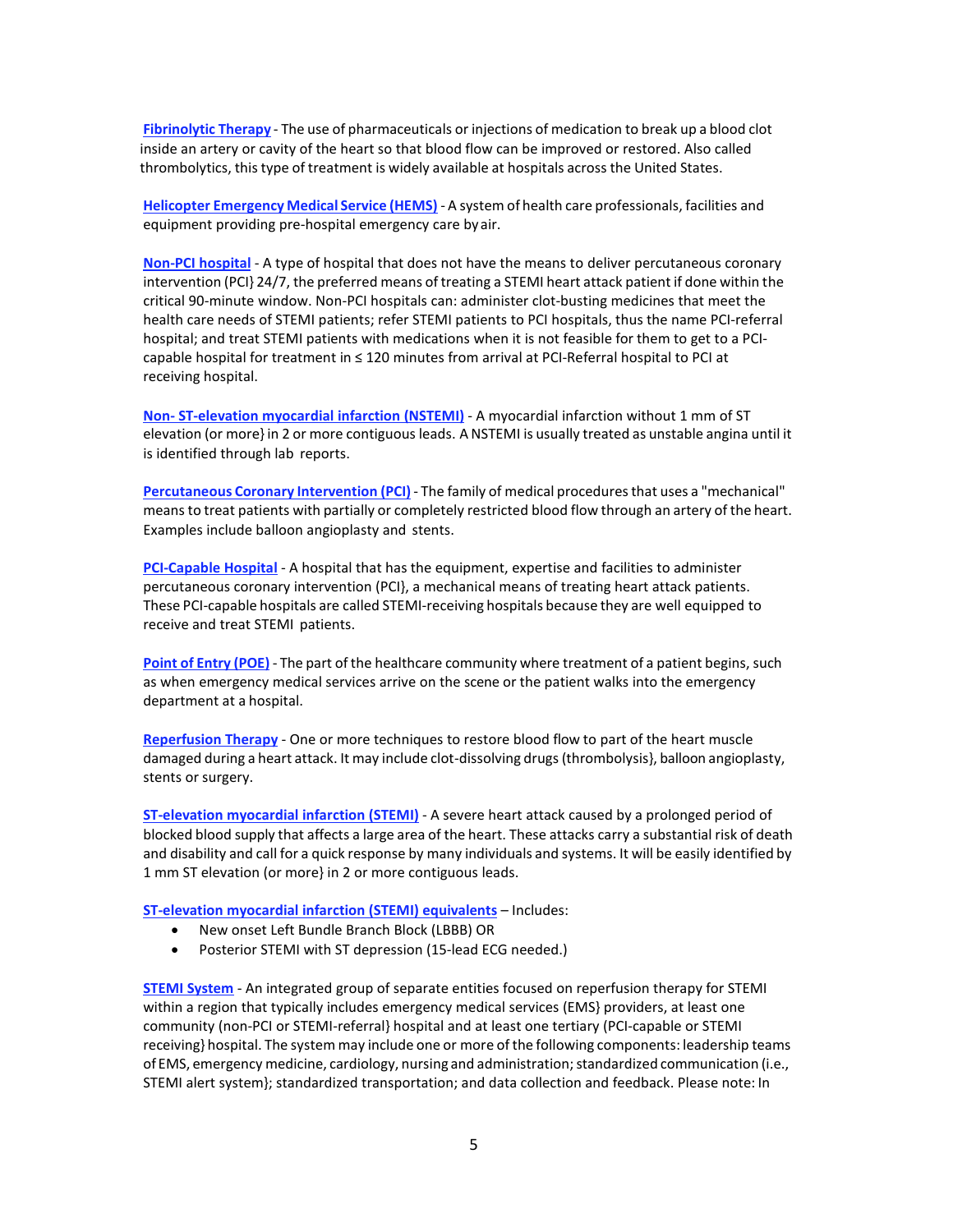some systems, there may be a single hospital with PCI capabilities that has established protocols with EMS providers and contains at least one of the components stated above.

**Thrombolytics** - The use of pharmaceuticals or injections of medication to break up a blood clot inside an artery or cavity of the heart so that blood flow can be improved or restored. Also called fibrinolytic therapy, this type of treatment is widely available at hospitals across the United States with a goal of arrival at hospital to thrombolytic administration ≤ 30 minutes when FMC2B is not achievable ≤ 90 minutes.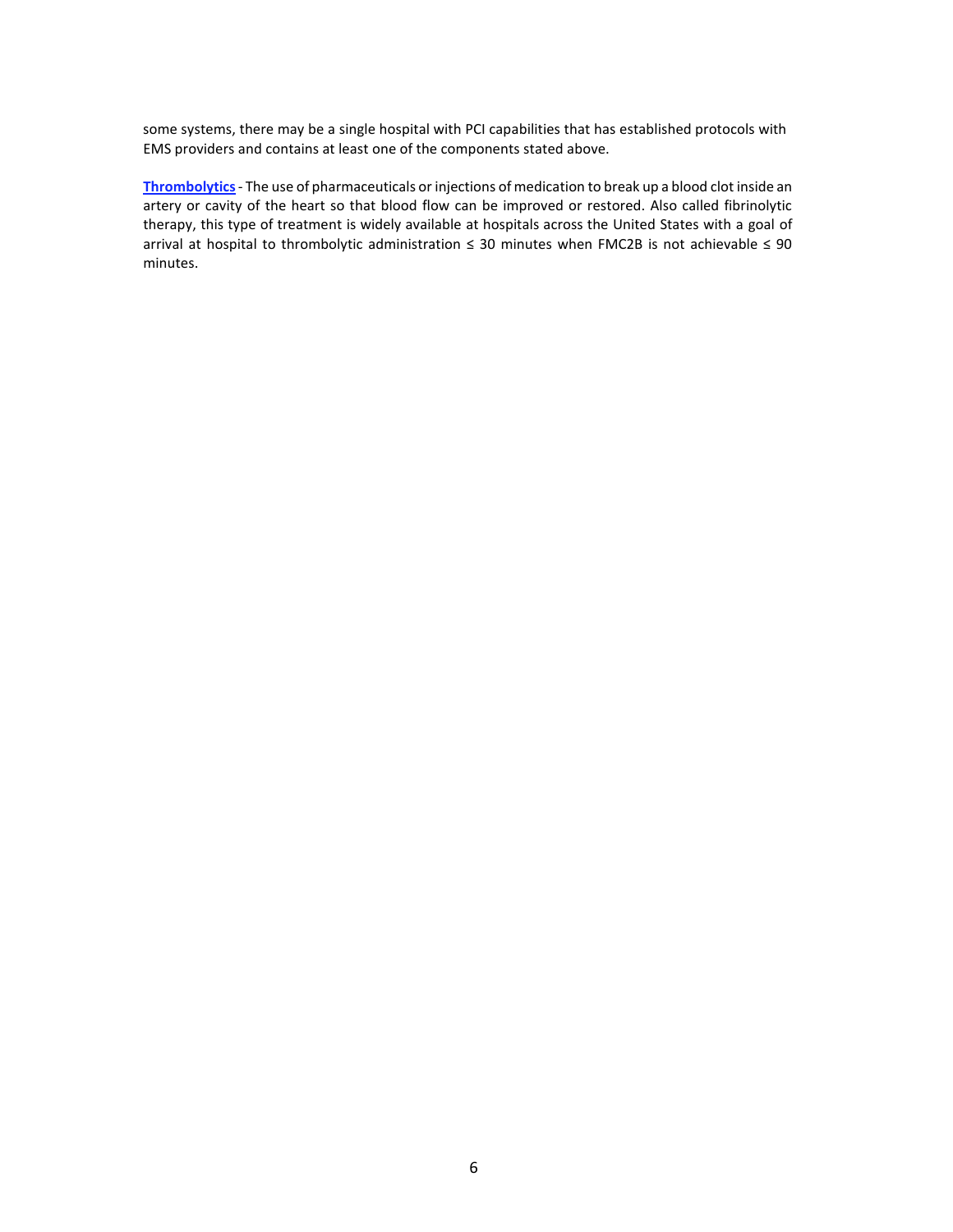# **Role of the Hospitals**

#### **Summary**

Active participation on the part of the Hospital emergency departments, catheterization labs, intensive care units and all personnel therein will eventually define the success or failure of this program. Several key activities must be undertaken for the system to be proficient:

- 1} Collect and report STEMI performance data
- 2} Assign a STEMI contact

#### **Definition of a PCI Facility**

The goal of this effort is to move patients experiencing STEMI to PCI capable hospitals that are capable of performing the procedure rapidly and immediately after the patient presents with STEMI. The definition of a PCI facility, for the purposes of this plan, is any facility that is willing and capable of accepting EMS transported patients for emergent PCI on a 24/7 basis.

#### **Primary PCI is available 24/7 at the following facilities in TSA-D:**

1} Hendrick Medical Center North, 1900 Pine St, Abilene, Texas 2} Hendrick Medical Center South, 6250 US-83, Abilene, Texas

#### **Primary PCI is not available at the following facilities:**

- 1} Anson General Hospital
- 2} Hendrick Medical Center Brownwood
- 3} Colman County Medical Center
- 4} Comanche County Medical Center
- 5} Eastland Memorial Hospital
- 6} Fisher County Hospital
- 7) Haskell Memorial Hospital
- 8} Knox County Hospital
- 9} Mitchell County Hospital
- 10} Rolling Plains Memorial Hospital
- 11} Stephens Memorial Hospital
- 12} Stonewall Memorial Hospital
- 13} Throckmorton County Hospital

#### **Data Reporting By Facilities**

EMS agencies must have accurate knowledge of a specific facility's ability to perform emergent PCI. It is recommended that hospitals be held to the same standard as required by the American College of Cardiology (ACC} and the American Heart Association (AHA). The ACC and AHAA have established a minimum standard for performance as door to balloon time of 90 minutes or less 85% of the time. Additional performance measures are (1) FMC2B ≤ 90 minutes or ≤ 120 minutes with transport drive > 45 minutes and D2B ≤ 30 minutes and STEMI Alert prior to arrival and (2) D2D2B ≤ 120 minutes or if unachievable, consider thrombolytics with D2N ≤ 30 minutes.

Additionally, inpatient mortality rates will be tracked.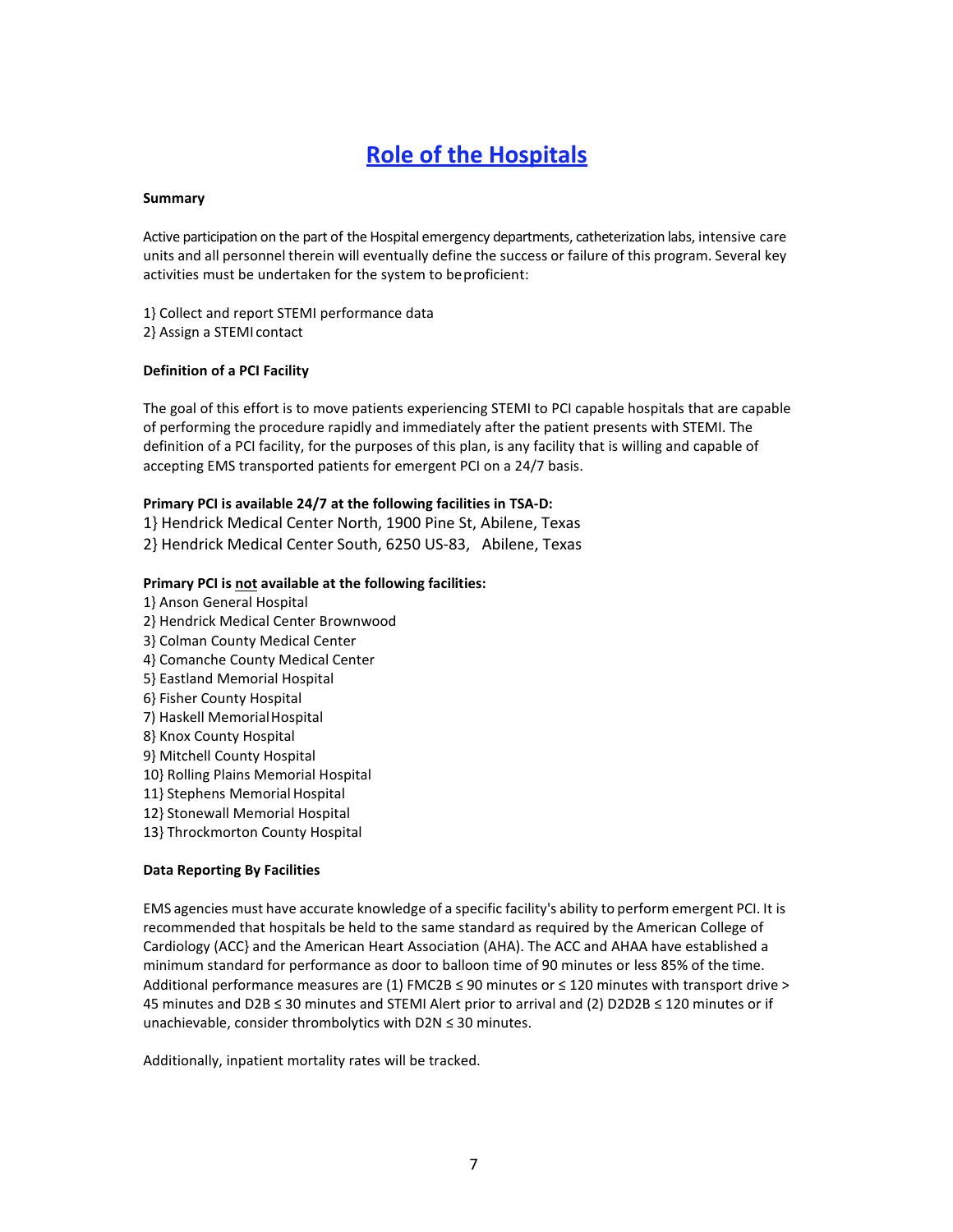For the first year, the facility performance data will be sent to BCRAC on a biannual basis. In the first year of this process the only information that will be reported out, in a blinded fashion, to BCRAC members is whether the facility has met the minimum ACC/AHA standards.

#### **Facility Representation**

Each PCI capable facility should designate a BCRAC contact person.

#### **Facility Diversion**

TSA-D facilities will communicate "facility diversion" status promptly and clearly to the regional EMS and other facilities through the EMResource in order to ensure that STEMI patients are transported to the closest appropriate facility.

All facilities and pre-hospital providers will use EMResource to notify and track diversion status.

#### **Facility Triage Criteria**

The goal of establishing and implementing facility triage criteria in TSA-D is to ensure that all regional hospitals use standard definitions to classify STEMI patients in order to ensure uniform patient reporting and facilitate inter-hospital transfer decisions.

A confirmed 12-lead should activate a facility's STEMI protocol. After confirming a STEMI, the patient should be transferred immediately to the closest PCI capable hospital if FMC2B can be achieved in ≤ 90 minutes or ≤ 120 minutes if > 45 minute drive AND/OR reperfusion checklist shows contraindication to thrombolytics. Consider administering a thrombolytic with D2N  $\leq$ 30 minutes before transfer when these times are not achievable.

#### **Inter-Facility Hospital Transfers**

STEMI patients require specialized care and treatment beyond a non-PCI hospital's capability. STEMI patients require rapid identification and transfer to a PCI capable hospital as soon as possible.

The level of cardiac care resources required for STEMI patients is outlined in the TSA-D facility triage criteria and pre-hospital triage criteria (page 16). When a suspected STEMI patient is identified, activation of a STEMI ALERT should be initiated as soon as identified. A transferring facility should state that the patient is a "STEMI ALERT" when calling EMS and the accepting PCI capable hospitals.

EMS should be called for transport as soon as identification of STEMI EKG (with goal of 5 minutes or less)

These criterions (see attached Regional STEMI Form) are monitored through the regional PI program.

Identification of STEMI Patients & STEMI Transfers - STEMI patients and their treatment requirements for optimal care are identified in the TSA-D facility triage criteria and pre-hospital triage criteria.

STEMI Patient Transport - STEMI patients in TSA-D are transported according to patient need, availability of resources, and environmental conditions. EMS transport may include BLS, ALS, MICU or SCT ground ambulance but due to potential life threatening complications and need for advanced treatment, ALS or higher is recommended. HEMS transport is also available in this Region.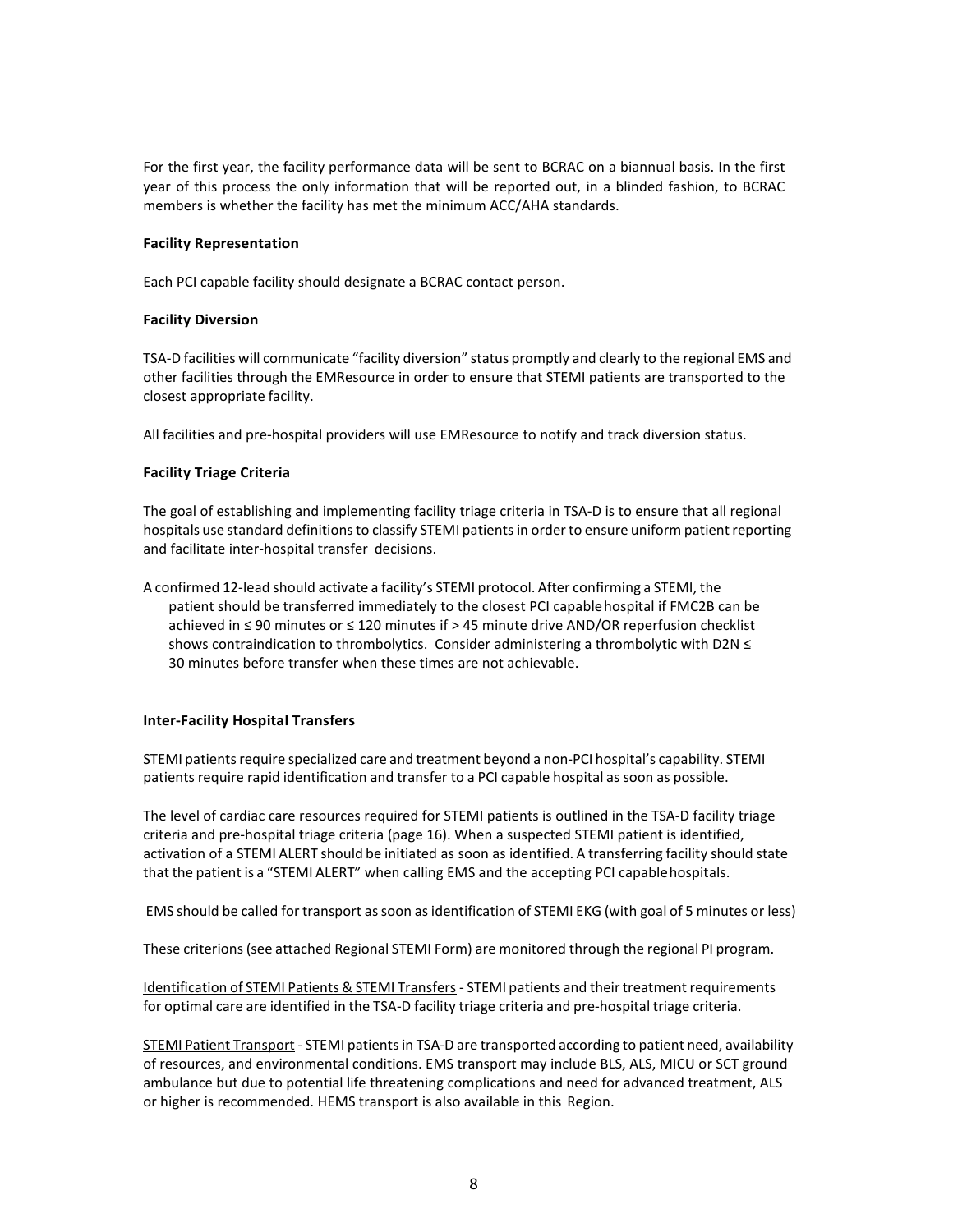# **Role of the EMS**

#### **Develop Acute Coronary Syndrome (ACS) Protocols**

It is important to develop a standardized ACS protocol for all EMS agencies. There are several treatments and medications considered standards of care that should be instituted on all ACS cases.

- Aspirin-Administer non-enteric coated Aspirin 162mg to 325 mg PO, chewed, to patients with no history of aspirin allergy and without signs of active or recent bleeding.
- Oxygen-Maintain oxygen saturation >90% with the lowest concentration of supplemental oxygen possible.
- Nitroglycerin-(After 12-lead ECG obtained)-Administer 3 nitroglycerin (tablets or spray) at intervals of 3 to 5 minutes, if the patient is still symptomatic. Monitor for hypotension.
- Nitrates in all forms are contraindicated in the following patients:
	- o SBP < 90 mmHg
	- $\circ$  Extreme caution advised in patients with known inferior wall STEMI and suspected right ventricular (RV) involvement. These patients require adequate RV preload. A right-sided ECG should be performed to evaluate the RV infarction.
	- o Patients taking phosphodiesterase-5 (PDE-5), Sildenafil (Viagra, Revatio) or Vardenafil (Levitra) in past 24 hours or Tadalafil (Cialis) in the past 36 hours due to potential severe hypotension.
- Narcotics-Morphine or Fentanyl IV PRN for chest pain unrelieved by NTG.
- IV Fluids-Per protocol. Two IV's if possible, avoid wrists/hands. Do NOT delay transport for a second IV.
- Vital Signs-Monitor for hypotension and respiratory depression after administration of NTG, narcotics and anti-hypertensive agent.

The purpose of an ACS protocol is to rapidly recognize STEMI and other cardiac emergencies, treat with appropriate medications, notify the receiving facility as soon as possible, and provide rapid transportation to a PCI facility when indicated.

#### **Acquire 12 Lead ECG Analysis**

The ability to rapidly treat a STEMI is predicated on an accurate prehospital assessment to include a 12-lead ECG analysis by EMS providers in the field. The early recognition of a STEMI in the field, allows early activation of the PCI facility. All EMS agencies should acquire 12-lead technology and training.

#### **Report Performance Data**

Performance measures and STEMI feedback will be reported by the PCI-Receiving hospitals with assistance from EMS and NPCI-Referral hospitals providing needed information. An EMS report and copy of the 12-lead ECG will follow the patient during their care.

#### **Adopt the STEMI Bypass Guideline**

All EMS agencies that do not have a STEMI Bypass Guideline should introduce the BCRAC STEMI Bypass Guideline to their medical directors and administration. The Bypass Guideline has been developed with the thought that most EMS agencies have an ACS protocol currently in place. The recommended guideline (shown below} assumes the care of the patient is still governed by the local medical director; however, this guideline will serve as a regional standard of care. This guideline serves as a template to be used by EMS agencies when formulating their individual plans.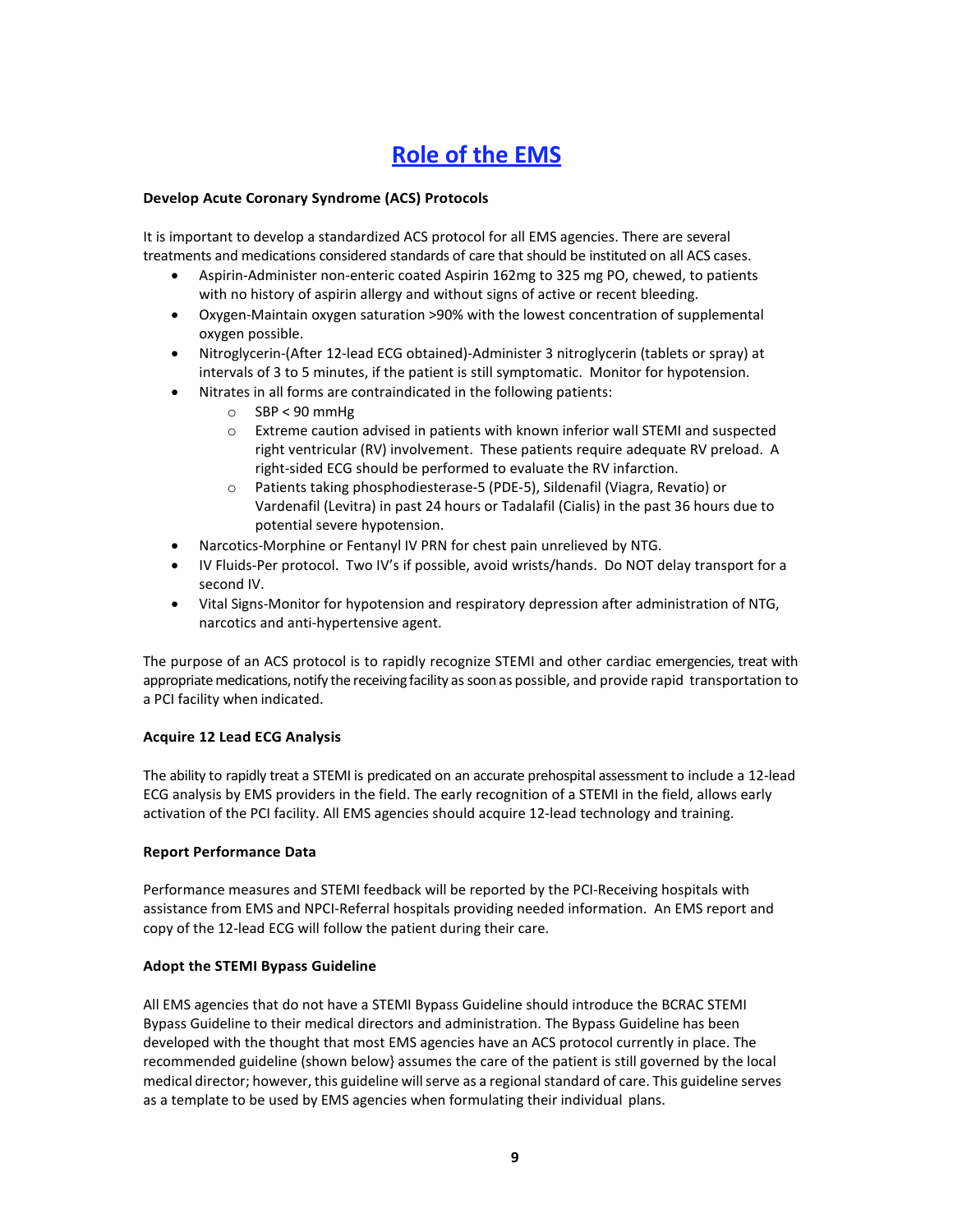#### **ECG Transmission**

Early hospital notification by EMS significantly reduces the door-to- balloon time. PCI-Receiving hospitals will collaborate with EMS to receive 12-lead ECG transmission 24 hours per day/7 days a week.

EMS should transmit 12-lead ECGs if technically feasible, reliable and if a system exists for immediate ECG interpretation by a physician. This is helpful for ECGs that have an uncertain EMS interpretation.

#### **Pre-hospital Triage**

To ensure the best possible patient care and utilization of resources, every patient suspected of ACS will be assessed for abnormal vital signs; concurrent disease/predisposing factors; and abnormal 12-lead EKG.

- 1} If a provider is unable to complete a 12-lead ECG, suspected cardiac patients should be taken to the nearest non-PCI hospital.
- 2} If a provider suspects a STEMI (confirm by 12-lead}, the patient should be taken directly to a PCI capable hospital if FMC2B can be achieved in  $\leq 90$  minutes or  $\leq 120$  minutes if > 45 minute drive AND/OR reperfusion checklist shows contraindication to thrombolytics.
- 3} If a provider is unable to provide MICU care to the suspected cardiac patient, paramedic intercept should be considered. Paramedic intercept may be by ground or air.
- 4} If transport by ground to the nearest appropriate facility is more than 30 minutes, consider activating the closest HEMS.

#### **Facility Bypass**

Regional transport treatment guidelines ensure that patients who meet the triage criteria for activation of the TSA-D Regional STEMI Plan will be transported directly to the closest appropriate PCI capable hospital rather than to the nearest hospital except under the following circumstances:

- 1} If unable to establish and/or maintain an adequate airway, the patient should be taken to the closest non-PCI hospital for stabilization.
- 2} Medical Control may wish to order bypass in any of the above situations as appropriate, such as when a facility is unable to meet hospital resource criteria or when there are patients in need of specialty care.
- 3} If expected transport time to the nearest appropriate PCI capable hospital is excessive (> 30 minutes} and if FMC2B cannot be achieved in  $\leq$  90 minutes or  $\leq$  120 minutes if > 45 minute drive AND/OR reperfusion checklist shows contraindication to thrombolytics, the EMS crew on scene should consider activating HEMS or transport to the closest non- PCI capable facility for fibrinolytic therapy. Should there be any question regarding whether or not to bypass a facility consult with your Base Station Physician (BSP}.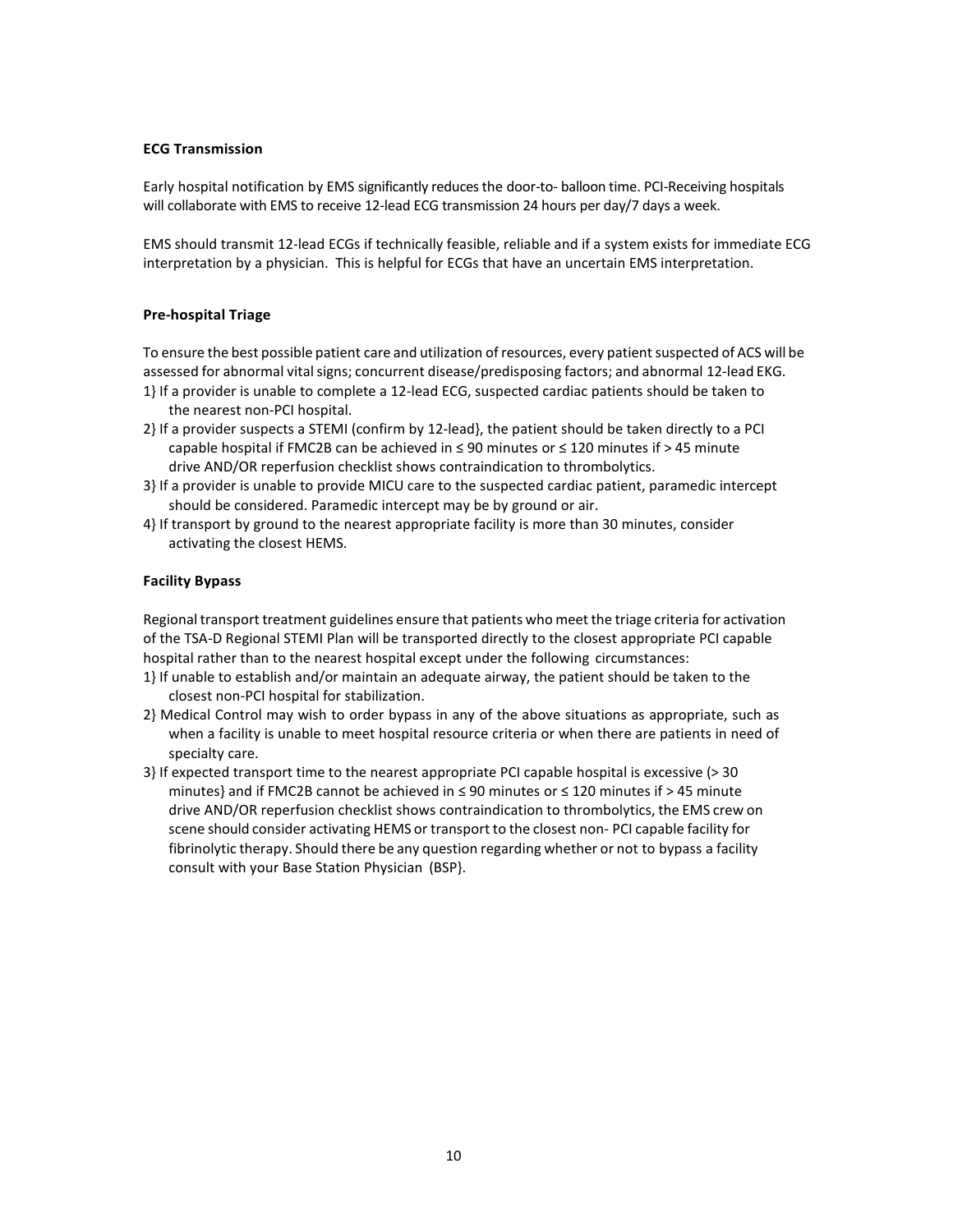#### **TSA D - EMS SERVICES**

#### **Citizens EMS**

Counties Serviced: Callahan 815 South 2nd Street, Clyde, 79510 EMS Director: Kellie Batangan Email: cems.batangan@gmail.com Phone # 817-915-4581 Fax #325-893-4127 RAC Rep: Kellie Batangan

#### **Air EVAC Abilene**

Counties Serviced: Taylor, Nolan, Haskell, Jones, Knox, Throckmorton, Fisher, Callahan, Stonewall, Shackelford, Runnells 1900 Pine Street, Abilene, 79601 Director: Marta Pagura Email: marta.pagura@air-evac.com Phone # 417-274-9016 Fax # 325-672-2996 RAC Rep: Marta Pagura

#### **Air EVAC Eastland**

Counties Serviced: Eastland, Erath, Stephens 9614 I-20 Eastland, 76448 Director: Erik Burleson Email: erik.burleson@air-evac.com Phone # 254-433-1444 RAC Rep: Erik Burleson

#### **City of Cross Plains DBA Cross Plains Emergency Medical Service**

Counties Serviced: Callahan, Brown, Eastland, Coleman 116 NW 2nd Street, Cross Plains, 76443 EMS Director: Susan Schaefer Email: susan.schaefer49@gmail.com Phone # 3256653553 Fax #2547254080 RAC Rep: George Matthews

#### **City of Ranger FD-Ems**

Counties Serviced: Eastland 500 Loop 254 East, Ranger, 76470 EMS Director: Darrell Fox Email: firechied@randertx.gov Phone # 254-210-3026 Fax #254-647-3398 RAC Rep: Darrell Fox

#### **Comanche County EMS**

Counties Serviced: Comanche 10201 Hey 16., Comanche, 76442 EMS Director: Esmerelda Cumba Email: ecumba@comanchecmc.com Phone # 325 356 9110 Fax #325 356 3919 RAC Rep: Esmerelda Cumba

#### **Eastland EMS**

Counties Serviced: Eastland 304 S. Daugherty, Eastland, 6448 EMS Director: Gene Wright Email: gene.wright@emhd.org Phone # 254-631-5261 Fax #254-629-3212 RAC Rep: Gene Wright

#### **Eula Volunteer Fire Department**

Counties Serviced: Callahan 9070 FM Road 603, Clyde, 79510 EMS Director: Kellie Batangan Email: cems.batangan@gmail.com Phone # 325-893-5754 Fax #325-893-4127 RAC Rep: Jonathan Roy Galinak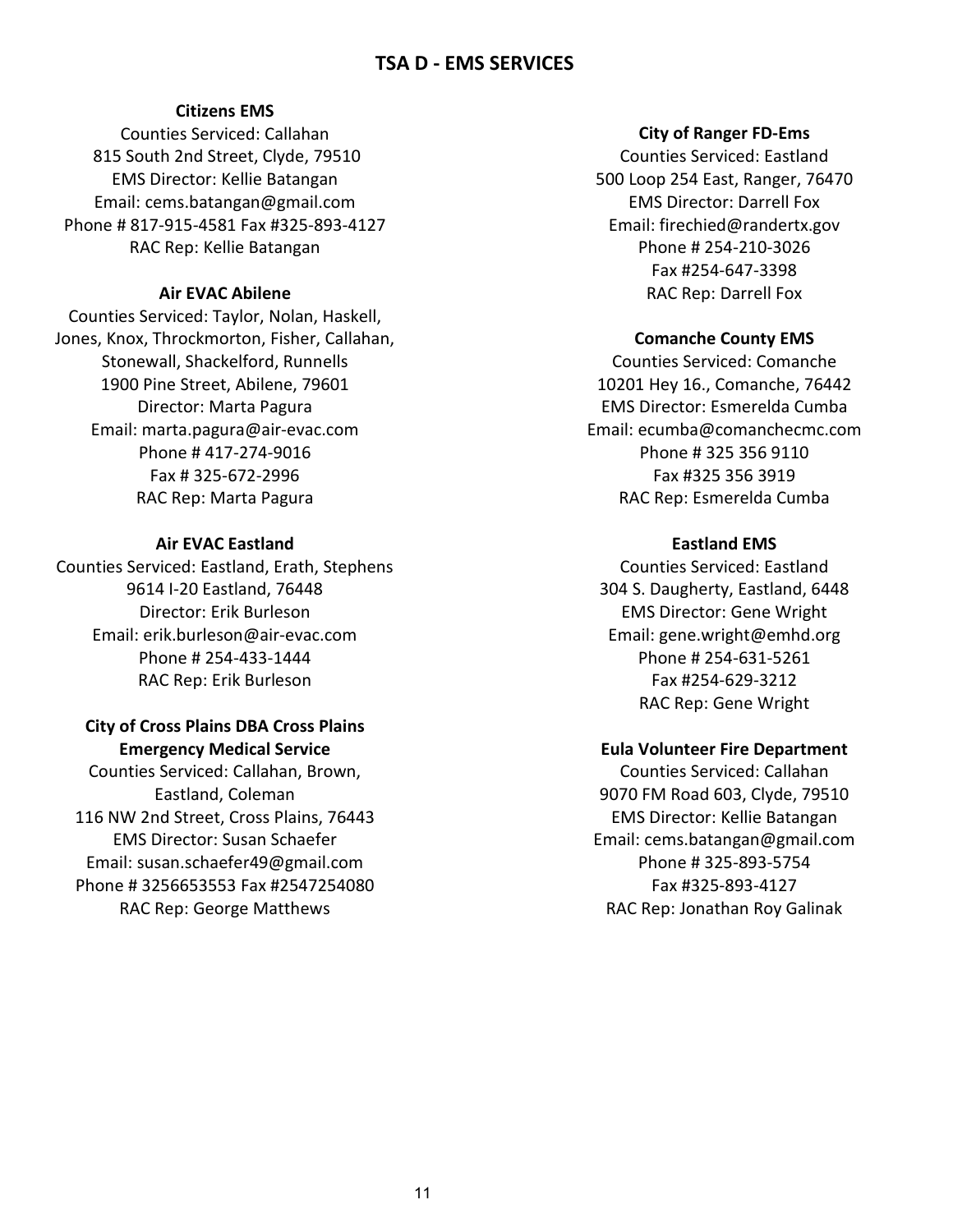#### **Fisher County Hospital District EMS**

Counties Serviced: Fisher County 774 St Hwy 70 N, Rotan, 79546 EMS Director: Chase Jarvis Email: cjarvis@fishercountyhospital.com Phone # 325-735-2256 ext 281 Fax #325-735-3070 RAC Rep: Chase Jarvis

#### **Hamlin County EMS**

Counties Served: Hamlin PO Box 400, Hamlin, 79520 EMS Director: Gary Morgenson Email: glm702@sbcglobal.net Phone # 325-576-3646 Fax # 325-576-3797 RAC Rep: Samantha Trevillian

#### **Haskell County Ambulance Service, Inc.**

Counties Serviced: Haskell 1300 S 1st, Haskell, 79521 EMS Director: Kara Pierce Email: haskellems@gmail.com Phone # 940-864-3945 Fax #940-864-2575 RAC Rep: Kara Pierce

#### **Heart of Texas EMS Coleman Texas**

Counties Serviced: Coleman 313 W. Elm Street, Coleman, 76834 EMS Director: Jennifer Trowbridge Email: jltrowbridge@heartoftexasems.com Phone # 855-541-0210 Fax #325-641-2542 RAC Rep: Brandon Phillips

#### **Knox EMS**

Counties Serviced: Knox, Baylor, Haskell, King, Foard 701 SE 5th, Knox City, 79529 EMS Director: Logan Morrow Email: knoxhospital@srccacess.net Phone # 940-657-3535 Fax #940-657-1313 RAC Rep: Logan Morrow

#### **MetroCare Services Abilene-L.P.** Counties

Serviced: Taylor, Callahan, Jones, Shackelford 4550 S. 3rd, Abilene, 79605 EMS Director: James Bryant Email: James .Bryant @gmr.net Phone # 325-691-8906 Fax #325-690-0625 RAC Rep: James Bryant

#### **Mitchell County EMS**

Counties Serviced: MITCHELL 1602 Chestnut, Colorado City, 79512 EMS Director: Jason Gruben Email: jgruben@mitchellcountyhospital.com Phone # 325-728-3483 Fax #325-728-9153 RAC Rep: Jason Gruben

#### **Native Air of Texas**

Counties Serviced: Scurry, Nolan, Kent, Stonewall, Fisher, Mitchell, Howard, Bordan 5305 Etgen Blvd, Snyder, 79549 EMS Director: Eric Conner Email: eric.conner@airmethods.com Phone # 325-573-2333 Fax #325-573-2365 RAC Rep: Steven Hobbs

#### **Scurry County EMS**

Counties Serviced: Scurry 3902 College Ave., Snyder, 79549 EMS Director: Jason Tyler Email: jason.tyler@co.scurry.tx.us Phone # 325-573-1912 Fax #325-573-0533 RAC Rep: Russel Thomas

#### **Shackelford County EMS**

Counties Serviced: Shackelford 840 Gregg St., Albany, 76430 EMS Director: Tina Ulbrich Email: tulbrich@schdtx.com Phone # 3257623313 Fax #3257622342 RAC Rep: Tina Ulbrich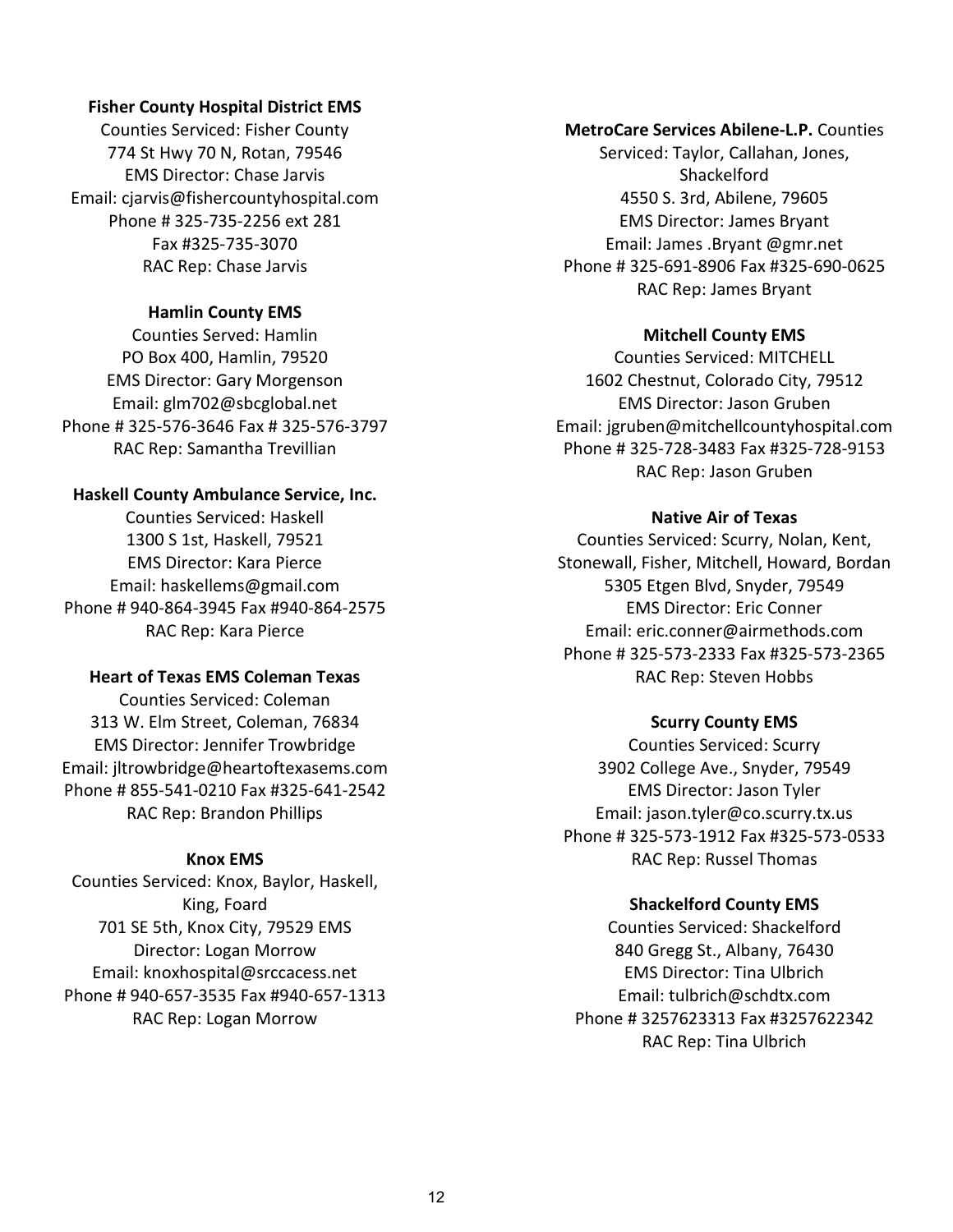#### **Stamford EMS, Inc.**

Counties Serviced: Jones, Haskell, Shackelford, Throckmorton, Stonewall 301 E. Hamilton, Stamford, 79553 EMS Director: Kara Pierce Email: emsstamford@gmail.com Phone # 325-338-3871 Fax #325-773-2970 RAC Rep: Kara Pierce

#### **Stephens County EMS**

Counties Serviced: Stephens 200 South Geneva, Breckenridge, 76424 EMS Director: Kenny Hoffman Email: Kenny.hoffman@amr.net Phone #940-322-1506 Ext 104 Fax #254-559-9000 RAC Rep: Kenny Hoffman

#### **Stonewall County EMS**

Counties Served: Haskell, Kent, King, Nolan & Stonewall 821 N Washington, Aspermont 79502 EMS Director: Jaffin Durham Email: jaffin.durham@stonewallhospital.org Phone # 432-209-1943 RAC Rep: Jaffin Durham

#### **Sweetwater Fire Department**

Counties Serviced: Nolan 900 E. Broadway, Sweetwater, 79556 EMS Director: Grant Madden Email: gmadden@coswtr.org Phone # 325-235-4304 Fax #325-933-6578 RAC Rep: Grant Madden

#### **Taylor County EMS**

Counties Serviced: Taylor County 1458 County Road 314, Abilene, 79606 EMS Director: David Allman Email: david.allman@taylorcountyems.com Phone # 325-733-7098 Fax #888-317-8101 RAC Rep: David Allman

#### **Throckmorton County EMS**

Counties Serviced: Throckmorton 802 North Minter, Throckmorton, 76483 EMS Director: Tina Hantz Email: hantztina@windstream.net Phone # 940-849-2151 Fax #940-849-7141 RAC Rep: Tina Hantz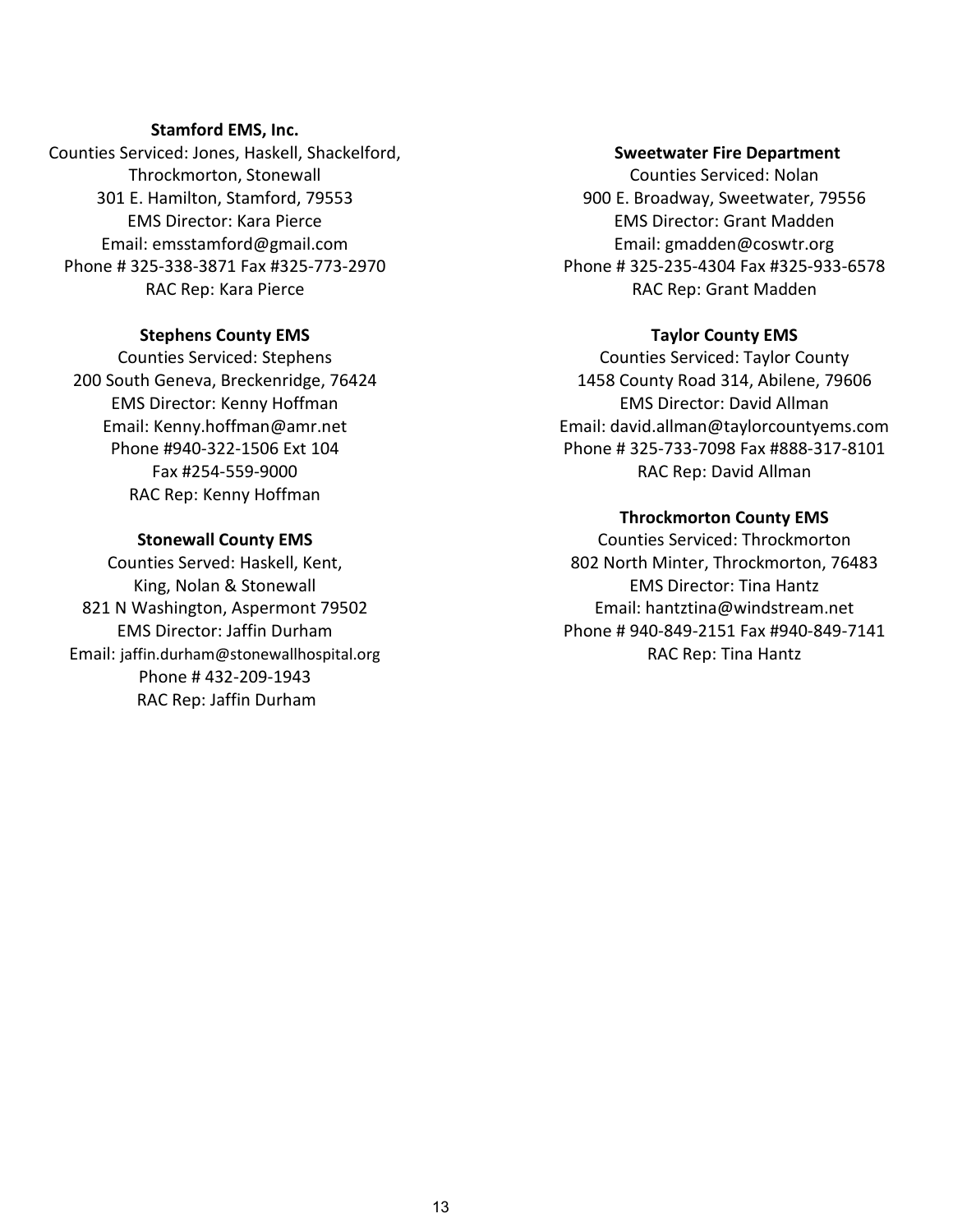### **Field STEMI Triage Decision Scheme**

#### **The Purpose of this Decision Scheme is to:**

- 1) Rapidly identify STEMI patients who call 911 or present to EMS
- 2) Minimize the time from onset of STEMI symptoms to coronary reperfusion
- 3) Quickly recognize a potential STEMI by 12-lead ECG
- 4) Complete a reperfusion checklist (unless being transported directly to a PCI hospital) to determine thrombolytic eligibility
- 5) Rapidly identify the best hospital destination based on symptom onset time, reperfusion checklist, and predicted transport time
- 6) Call STEMI Alert to the hospital as soon as STEMI is identified.
- 7) Minimize scene time to 15 minutes or less (including a 12-lead ECG) **STEMI Patient (ST Elevation Myocardial Infarction)**
- **1)** Cardiac symptoms **AND** 
	- a) 12-lead ECG criteria of 1 mm ST elevation (or more) in 2 or more contiguous leads OR
	- b) 12-lead ECG interpretation with an "ACUTE MI" statement OR
	- c) Left Bundle Branch Block NOT KNOWN to be present in the past



**Emergency Department.**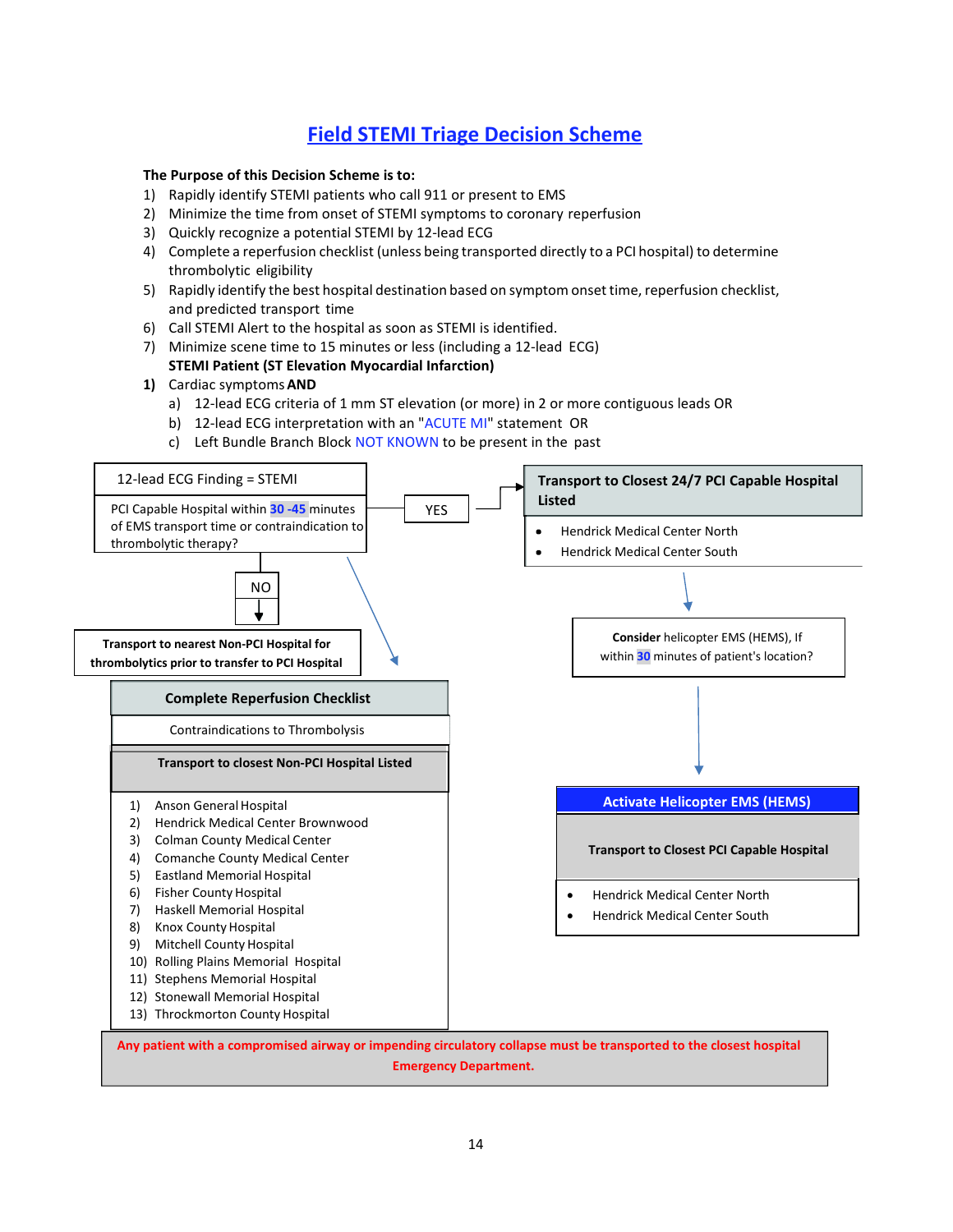### **ECG/EKG Screening Guide**

#### **Patients** > 18 years old **experiencing any of the following:**

- 1) Chest pain (any pain between the navel and jaw)
- 2) Chest pressure, discomfort, or tightness
- 3) "Heartburn" or epigastric pain
- 4) Complaints of "*heart racing*" or "*heart too slow*"
- 5) Syncope
- 6) Severe weakness
- 7) New onset stroke symptoms
- 8) Difficulty breathing (with no obvious non-cardiac cause)
- 9) Nausea/vomiting (with no obvious non-cardiac cause)

#### *Above patients require ECG in 10 minutes!*

#### **Patients** (regardless of age) **with any of the above symptoms** and history of:

- 1) Prior cardiac disease such as heart attack
- 2) A family history of early heart disease
- 3) Diabetes mellitus
- 4) Severe obesity
- 5) Recent illicit drug use (cocaine, methamphetamines)

#### *These patients also require an ECG within 10 minutes!*

#### **Present ECG for** *immediate* **interpretation!**

#### **Remember:**

- 1) Women and diabetic patients are more likely to present with atypical symptoms
- 2) Elderly patients may have symptoms such as generalized weakness, altered mental status, nausea/vomiting, shortness of breath, diaphoresis, or syncope as their only sign of acute heart attack
- 3) Atypical pain can be in jaw, neck, arm, or upper back.

#### **When in doubt, do the ECG**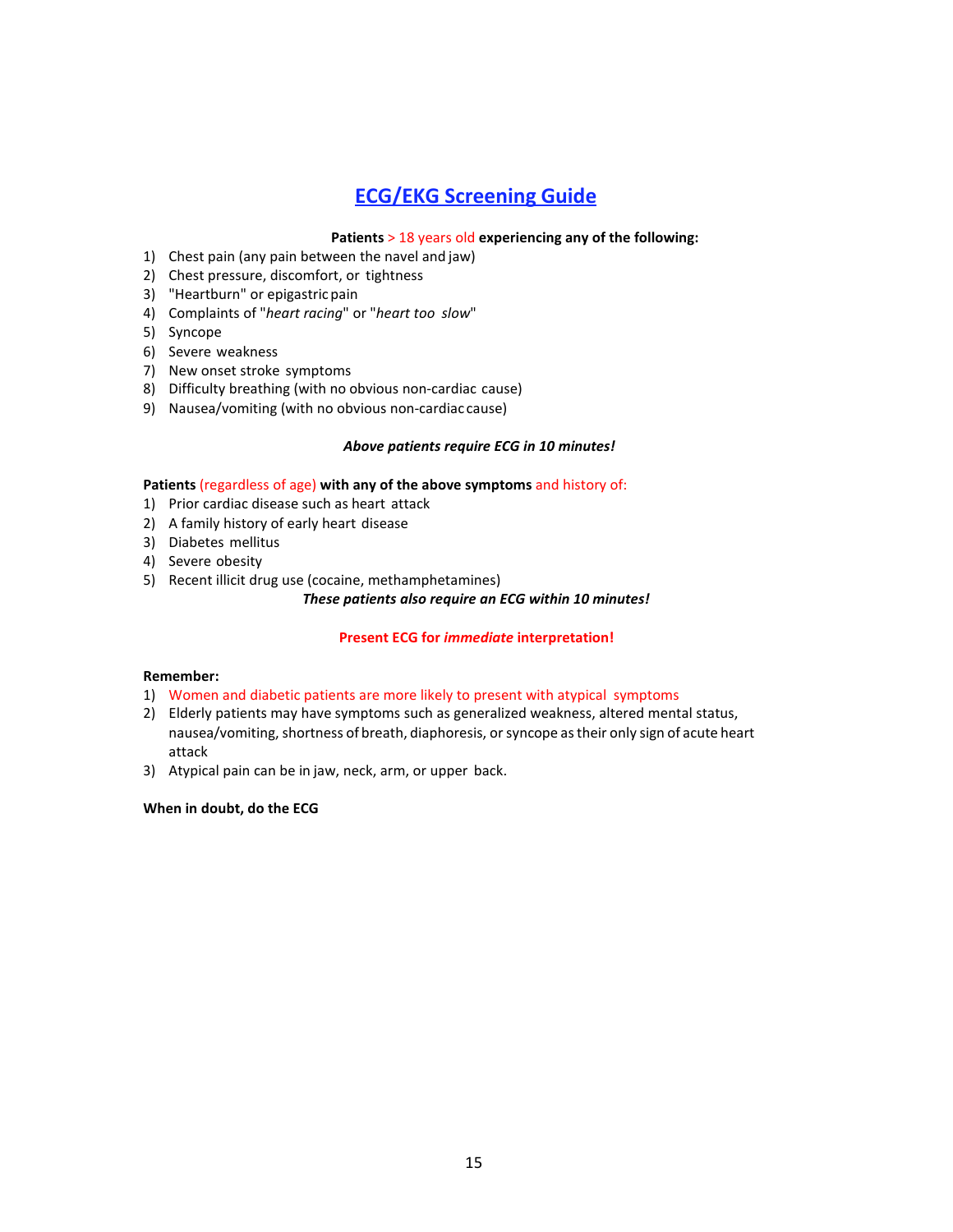## **Big County Regional Advisory Council Regional STEMI Plan STEMI: THROMBOLYTIC CHECKLIST**

#### **Photocopy This Form and Leave A Copy With Emergency Department Physician At Bedside**

| <b>INCIDENT</b>                                                                                                                                |            |           |
|------------------------------------------------------------------------------------------------------------------------------------------------|------------|-----------|
| Unit #<br>Date<br>Agency_                                                                                                                      |            |           |
| <b>Patient Name</b><br>Age<br><b>DOB</b>                                                                                                       |            |           |
| <b>INDICATIONS FOR USE OF CHECKLIST</b><br>For Patient's experiencing chest discomfort for greater than 15 minutes and less than 12 hours, AND |            |           |
| 12-lead ECG shows STEMI or presumable new LBBB.                                                                                                |            |           |
| <b>ABSOLUTE CONTRAINDICATIONS</b>                                                                                                              | <b>YES</b> | <b>NO</b> |
| Any prior intracranial hemorrhage                                                                                                              |            |           |
| Known structural cerebral vascular lesion (eg: arteriovenous malformation)                                                                     |            |           |
| Known malignant intracranial neoplasm (primary or metastatic)                                                                                  |            |           |
| Ischemic stroke < 3 months, except acute ischemic stroke within 4.5 hours                                                                      |            |           |
| Suspected aortic dissection                                                                                                                    |            |           |
| Active bleeding or bleeding diathesis (excluding menses)                                                                                       |            |           |
| Significant closed-head or facial trauma within 3 months                                                                                       |            |           |
| Intracranial or intraspinal surgery within 2 months                                                                                            |            |           |
| Severe uncontrolled hypertension (unresponsive to emergency therapy)                                                                           |            |           |
| For streptokinase, prior treatment within the previous 6 months                                                                                |            |           |
|                                                                                                                                                |            |           |
| <b>RELATIVE CONTRAINDICATIONS</b>                                                                                                              | <b>YES</b> | <b>NO</b> |
| History of chronic, severe, poorly controlled hypertension                                                                                     |            |           |
| Significant hypertension on presentation (SBP> 180mmHg or DBP > 110mmHg)                                                                       |            |           |
| History of prior ischemic stroke > 3 months                                                                                                    |            |           |
| Dementia                                                                                                                                       |            |           |
| Known intracranial pathology not covered in absolute contraindications                                                                         |            |           |
| Traumatic or prolonged (>10 minutes) CPR                                                                                                       |            |           |
| Major surgery < 3 weeks                                                                                                                        |            |           |
| Recent internal bleeding (within 2-4 weeks)                                                                                                    |            |           |
| Noncompressible vascular punctures                                                                                                             |            |           |
| Pregnancy                                                                                                                                      |            |           |
| Active peptic ulcer                                                                                                                            |            |           |
| Oral anticoagulant therapy                                                                                                                     |            |           |
| Is patient at high risk?                                                                                                                       | <b>YES</b> | <b>NO</b> |
| Heart rate ≥ 100 bpm AND systolic BP < 100 mmHg                                                                                                |            |           |
| Pulmonary edema (rales)                                                                                                                        |            |           |
| Signs of shock (cool, clammy)                                                                                                                  |            |           |

Contraindications to fibrinolytic therapy

Comments

Reference: 2013 ACCF/AHA Guideline for the management of ST-elevation myocardial infarction

\_\_\_\_\_\_\_\_\_\_\_\_\_\_\_\_\_\_\_\_\_\_\_\_\_\_\_\_\_\_\_\_\_\_\_\_\_\_\_\_\_\_\_\_\_\_\_\_\_\_\_\_\_\_\_\_\_\_\_\_\_\_\_\_\_\_\_\_\_\_\_\_\_\_\_\_\_\_\_\_\_\_\_\_\_\_\_\_\_\_\_\_\_\_\_\_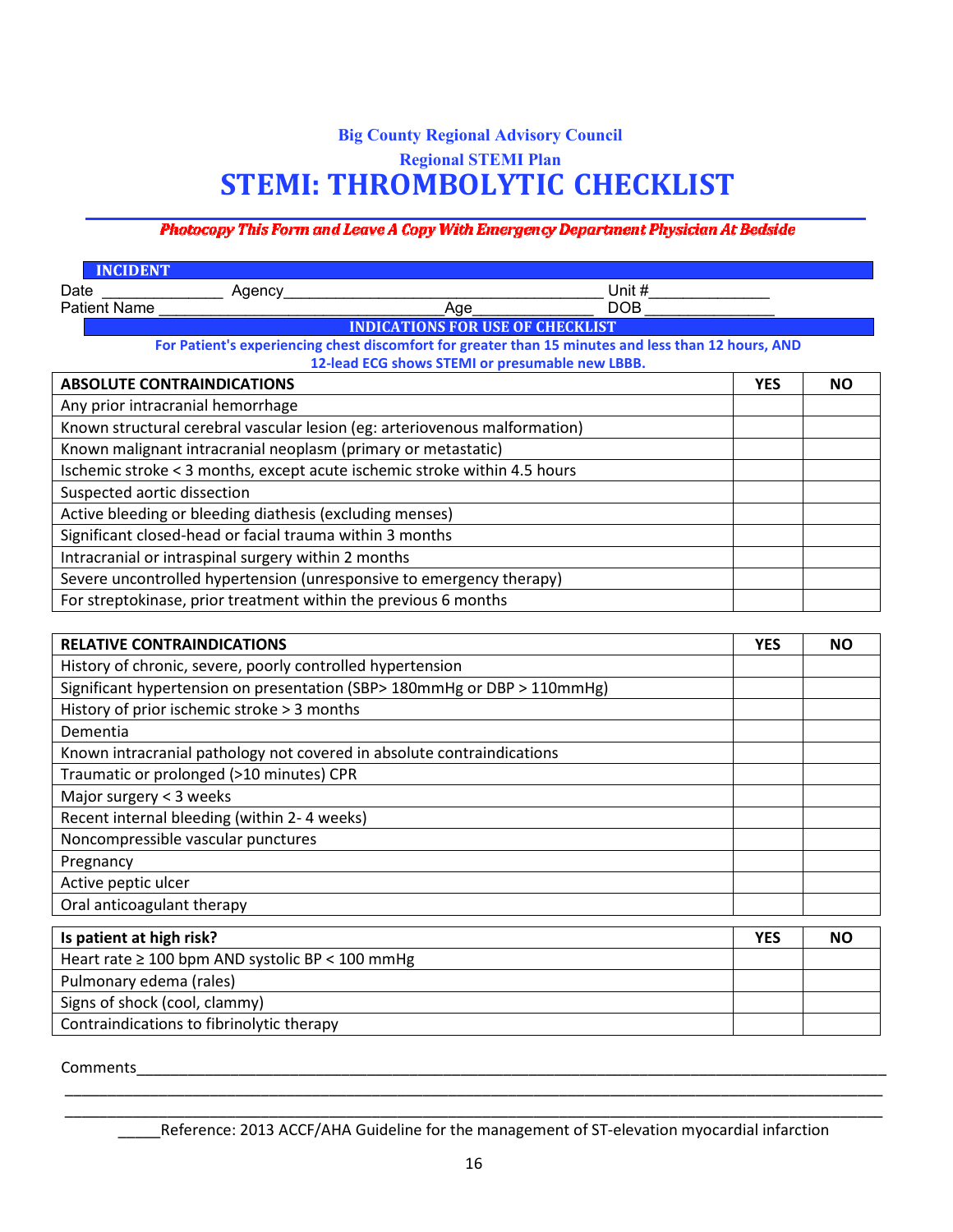#### **Big County Regional Advisory Council Regional STEMI Plan**

#### *Regional Goal: 90 minutes or less from initial medical contact to balloon inflation.*

|                      | <b>Patient Name:</b>                                                               |               |                                                                                                                                                                                                                               | Date:         |  |
|----------------------|------------------------------------------------------------------------------------|---------------|-------------------------------------------------------------------------------------------------------------------------------------------------------------------------------------------------------------------------------|---------------|--|
| DOB:                 | AGE:<br><b>Symptom Onset Time:</b>                                                 |               | $\Box$ Male                                                                                                                                                                                                                   | $\Box$ Female |  |
|                      | <b>EMS to complete this section</b> (Provider Name)                                |               |                                                                                                                                                                                                                               |               |  |
| θ<br>θ               | Patient contact time:                                                              | 9<br>$\theta$ | NTG 0.4 mg SL q 5 minutes x 3, unless contraindicated<br>Time: $\sqrt{2\pi r^2}$                                                                                                                                              |               |  |
| θ                    | Started IV w/ gauge                                                                | $\theta$      |                                                                                                                                                                                                                               |               |  |
| θ                    | 12-leadadministered Time:                                                          |               |                                                                                                                                                                                                                               |               |  |
| θ                    | 12-lead transmitted or called to facility Time:                                    |               |                                                                                                                                                                                                                               |               |  |
| θ                    | 4 chewable baby aspirin (or equivalent) PO, unless                                 |               | Medic Name (Printed): Next Services and Services and Services and Services and Services and Services and Services and Services and Services and Services and Services and Services and Services and Services and Services and |               |  |
|                      | contraindicated Time:                                                              |               |                                                                                                                                                                                                                               |               |  |
|                      | RURAL HOSPITAL to complete this section (Provider Name)                            |               |                                                                                                                                                                                                                               |               |  |
| θ                    | Hospital:                                                                          | θ,            |                                                                                                                                                                                                                               |               |  |
| θ                    | Patientarrivaltime: __________________                                             |               |                                                                                                                                                                                                                               |               |  |
| θ<br>9               | Activate Code STEMI Time: 1992                                                     | θ,            | IF STEMI or left bundle branch block, call for acceptance of CODE<br><b>STEMI</b> Time Called: _________ Time Accept: _________                                                                                               |               |  |
|                      | STAT EKG & continuous cardiac monitoring. Notify ED Physician:                     | 9             | Receiving Hospital: 2000                                                                                                                                                                                                      |               |  |
| θ                    |                                                                                    | 9             | If thrombolytics given, please use Heparin -                                                                                                                                                                                  |               |  |
| θ                    | <b>Ensure 2 IVlines</b>                                                            |               |                                                                                                                                                                                                                               |               |  |
| θ                    | STAT lab: CBC, CMP, PT/PTT, CK, CKMB, Troponin I                                   |               |                                                                                                                                                                                                                               |               |  |
| θ                    | Chest X-ray completed Time: _______________                                        | θ,            | Contact EMS (ground or air) for priority transfer                                                                                                                                                                             |               |  |
| 9                    | 4 chewable baby aspirin (or equivalent) PO, unless                                 | 9             | EMS arrived Time: Patient leaves ED Time: _______                                                                                                                                                                             |               |  |
| θ                    | contraindicated Time:<br>NTG 0.4 mg SL q 5 minutes x 3, unless contraindicated     | ρ,            | Call Cardiologist when patient has left facility.                                                                                                                                                                             |               |  |
| θ                    |                                                                                    |               |                                                                                                                                                                                                                               |               |  |
|                      |                                                                                    |               | Signature:                                                                                                                                                                                                                    |               |  |
|                      | <b>TRANSFER EMS to complete this section</b><br>(Provider Name)                    |               |                                                                                                                                                                                                                               |               |  |
|                      |                                                                                    |               |                                                                                                                                                                                                                               |               |  |
|                      |                                                                                    |               |                                                                                                                                                                                                                               |               |  |
|                      |                                                                                    |               |                                                                                                                                                                                                                               |               |  |
|                      | <b>STEMI FACILITY to complete this section (Provider Name)</b>                     |               |                                                                                                                                                                                                                               |               |  |
| θ<br>θ               | Patientarrivaltime: ___________________<br>Activate Code STEMI Time: _____________ | $\theta$      | Other Treatment: The Contract of the Contract of the Contract of the Contract of the Contract of the Contract of the Contract of the Contract of the Contract of the Contract of the Contract of the Contract of the Contract |               |  |
| θ                    | STAT EKG Time:____________& continuous cardiac monitoring.                         | 9             |                                                                                                                                                                                                                               |               |  |
|                      |                                                                                    |               |                                                                                                                                                                                                                               |               |  |
| θ                    |                                                                                    | 9             | <b>Prep Patient for Cath:</b>                                                                                                                                                                                                 |               |  |
| θ                    | O <sub>2</sub> Lpm, via                                                            | 9             | Remove all patient's clothes; hospital gown only                                                                                                                                                                              |               |  |
| θ                    | Ensure 2 IVlines                                                                   | θ             | Name/allergy bands on patient                                                                                                                                                                                                 |               |  |
| θ                    | STAT lab: CBC, CMP, PT/PTT, AMIP                                                   | 9<br>9        | IV x 2 with extension tubing                                                                                                                                                                                                  |               |  |
| $\theta$<br>$\theta$ | 4 chewable baby aspirin (or equivalent) PO, unless                                 | 9             | IV: NS at KVO rate for primary line<br>Connect patient to the portable monitor                                                                                                                                                |               |  |
|                      |                                                                                    | θ             | Portable O <sub>2</sub> tank on stretcher                                                                                                                                                                                     |               |  |
| θ                    | NTG 0.4 mg SL q 5 minutes x 3, unless contraindicated                              | 9             | Place consent on chart; ensure patient has signed consent after                                                                                                                                                               |               |  |
|                      | $Time: \underline{\hspace{2cm}1cm}$                                                |               | explanationfromcardiologist                                                                                                                                                                                                   |               |  |
| θ                    |                                                                                    | 9             | Patient leaves ED for Cath Lab. Time: \\connect_________________________________                                                                                                                                              |               |  |
| θ                    | Heparin Drip: Dose<br><b>Time</b>                                                  |               |                                                                                                                                                                                                                               |               |  |
| θ                    | Morphine: Dose<br>Time                                                             |               | Signature: __________                                                                                                                                                                                                         |               |  |
|                      | <b>CATH LAB to complete this section</b><br>(Provider Name)                        |               |                                                                                                                                                                                                                               |               |  |
| θ                    | Patient arrives in Cath Lab:                                                       | $\theta$      |                                                                                                                                                                                                                               |               |  |
| θ                    |                                                                                    | 9             |                                                                                                                                                                                                                               |               |  |
| θ                    | <b>First Lesion Access:</b>                                                        |               |                                                                                                                                                                                                                               |               |  |
| $\theta$             | Reperfusion time/intervention complete:                                            |               | Signature:                                                                                                                                                                                                                    |               |  |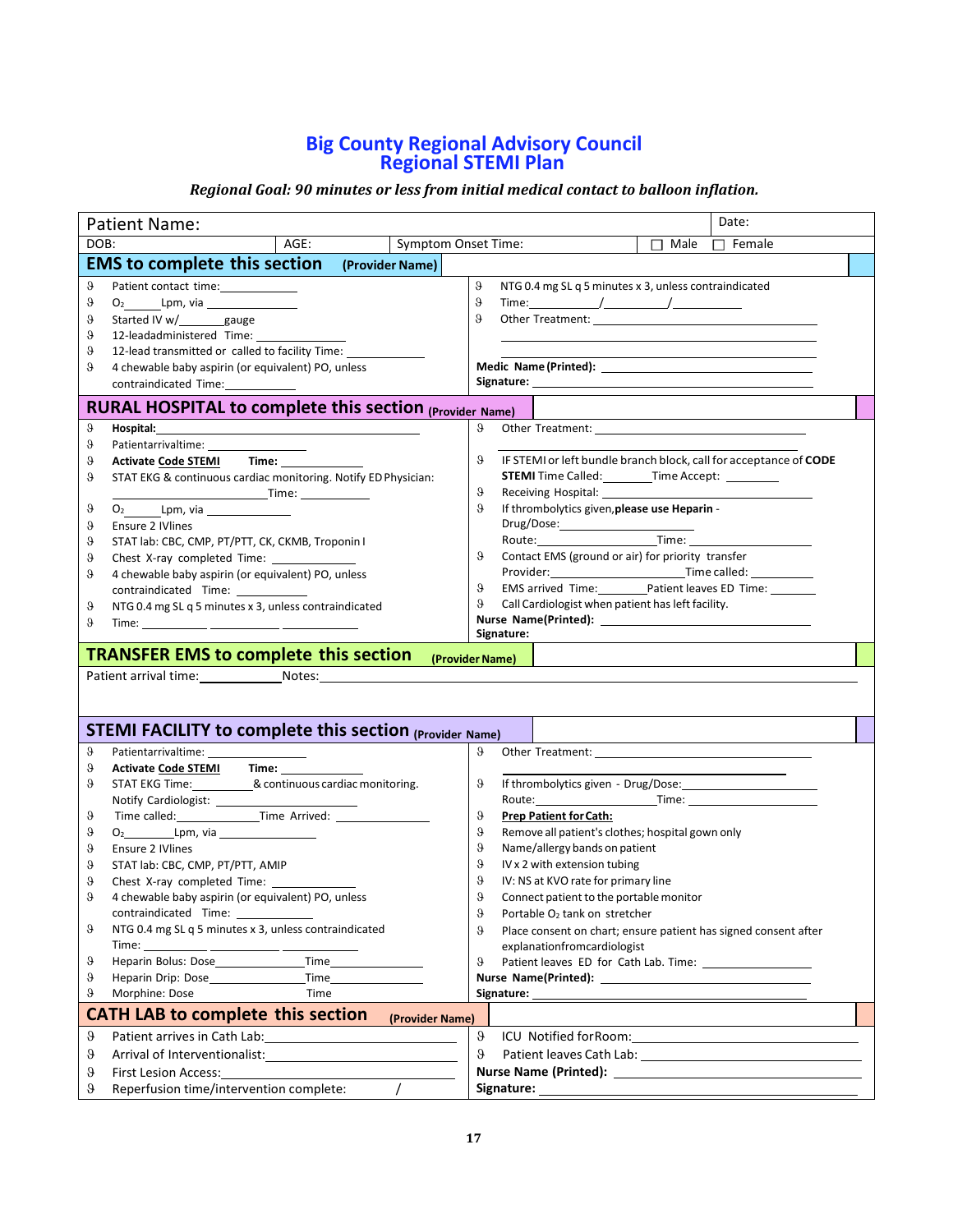### **Regional STEMI Alert Form Instructions**

BCRAC will maintain the STEMI Alert forms and make them available to all EMS providers and facilities with the BCRAC region.

The BCRAC Regional STEMI Alert Form will be completed on any patient with a suspected STEMI or suspected new onset Left Bundle Branch Blockage.

For the purposes of this program the 'STEMI patient' shall be defined as any patient presenting with symptoms of an acute myocardial infarction and/or left bundle branch blockage and/or 1mm of STelevation in two contiguous ECG/EKG leads (STEMI).

The BCRAC Regional STEMI Alert Form is intended to document required information for the regional STEMI facilities as well as serve as the tool for the regional STEMI quality improvement process.

When a suspected STEMI patient presents in the ED of a BCRAC facility, that facility will initiate the BCRAC Regional STEMI Alert Form by completing the top portion of the STEMI Alert Form.

#### **Initial EMS Provider**

- 1) The EMS provider will initiate a STEMI Alert form from the facility and complete the top portion of the form titled "EMS to complete this section".
- 2) The EMS provider shall complete the section fully.
- 3) The EMS provider shall attach a copy of the initial 12 lead. The 12 lead shall be noted with the patient's name and date of birth.
- 4) If additional documentation is required, a copy of the run sheet may be attached to the EMS copy and forwarded to the Chest Pain Coordinator at the STEMI receiving facility.
- 5) The paramedic must sign the completed section.
- 6) Upon signature, the bottom copy shall be removed by EMS provider and maintained by the provider as part of their records for QI purposes.
- 7) Once the EMS copy is removed, the form shall be given to the facility.

#### **BCRAC STEMI referral Facility**

- 1) When the patient arrives at a non-PCI BCRAC facility, the facility shall complete the section titled "Rural Facility to complete this section".
- 2) If the patient presents directly at the facility by his/her own means, the facility shall mark "N/A" across the EMS Section.
- 3) The attending nurse must sign the completed section.
- 4) Upon signature, the bottom copy shall be removed by the facility; a patient label is placed at bottom of the facility's copy and maintained by the facility as part of their records.
- 5) Once the facility has removed its copy, the form shall follow the patient to the STEMI receiving facility.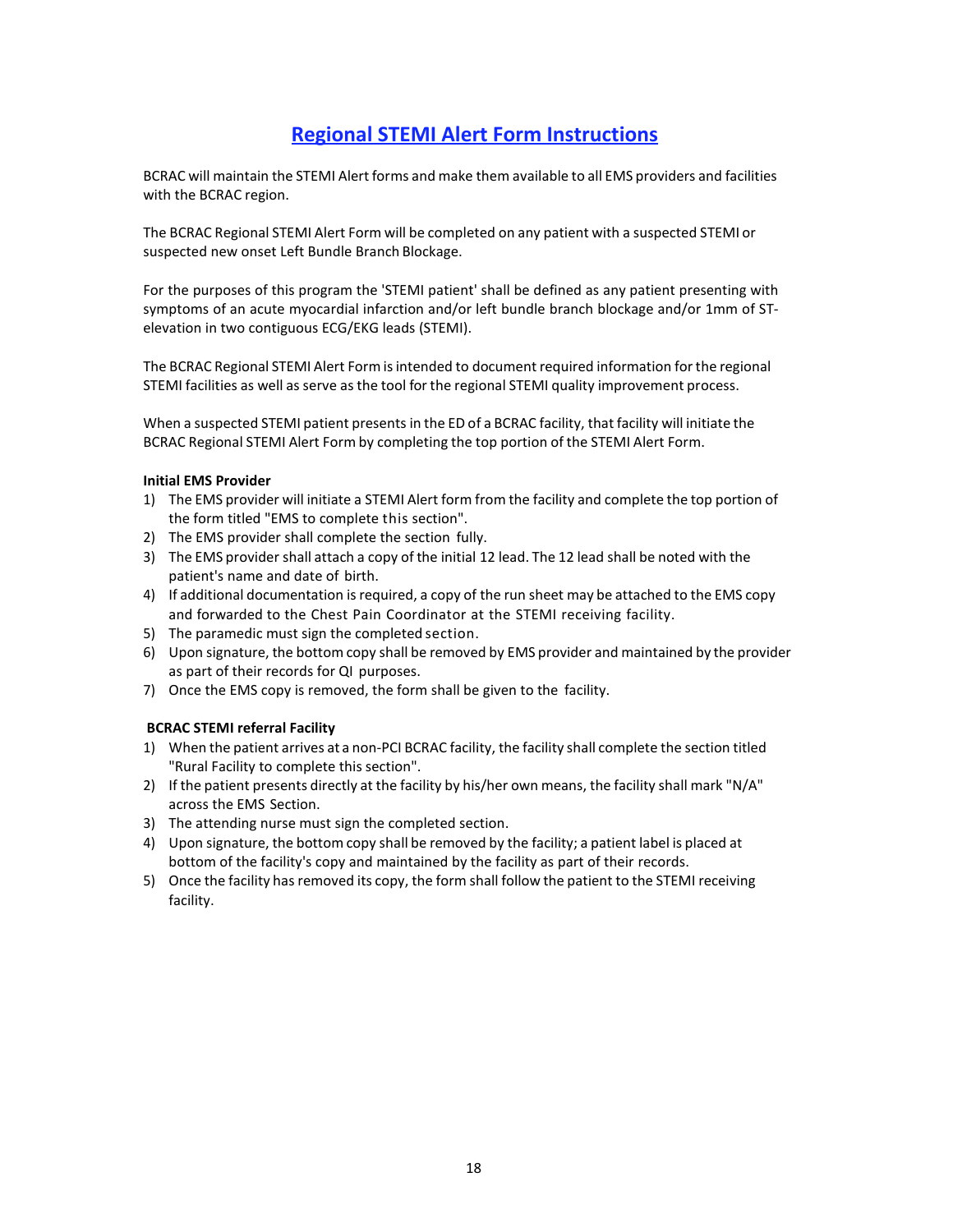#### **Transferring EMS Provider**

- 1) When the patient is transferred from a non-PCI facility to a regional STEMI receiving Facility, the transferring EMS provider (ground or air medical) shall complete the section titled "Transfer-Transporting Agency".
- 2) If additional documentation is required, a copy of the run sheet shall be attached to the EMS copy and forwarded to the Chest Pain Coordinator at the STEMI receiving facility.
- 3) The paramedic must sign the completed section.
- 4) Upon signature, the bottom copy shall be removed by EMS provider and maintained by the provider as part of their records for QI purposes.
- 5) Once the EMS copy is removed, the form shall be given to the STEMI receiving facility.

#### **BCRAC STEMI Receiving Facility**

1) When the patient arrives at a PCI - capable Facility, the STEMI ALERT form will be forwarded to the Chest Pain Coordinator.

The STEMI receiving Facility shall maintain the original (top) sheet as part of the facility's record. The contact information for each STEMI receiving facilities Chest Pain Coordinator will be maintained on the BCRAC website.

#### **System Performance Improvement**

#### **Goal**

The goals for system performance improvement in TSA-D are to establish a method for monitoring and evaluating system performance over time and to assess the impact of STEMI system development.

#### **Objectives**

- 1) To provide a multidisciplinary forum for STEMI care providers to evaluate STEMI patient outcomes from a system perspective and to assure the optimal delivery of cardiac care.
- 2) To facilitate the sharing of data, feedback, metrics and goals.
- 3) To provide a process for medical oversight of regional STEMI and EMS operations.

#### **Discussion**

In order to assess the impact of regional STEMI development, system performance must be monitored and evaluated from an outcomes perspective. A plan for the evaluation of operations is needed to determine if system development is meeting its stated goals.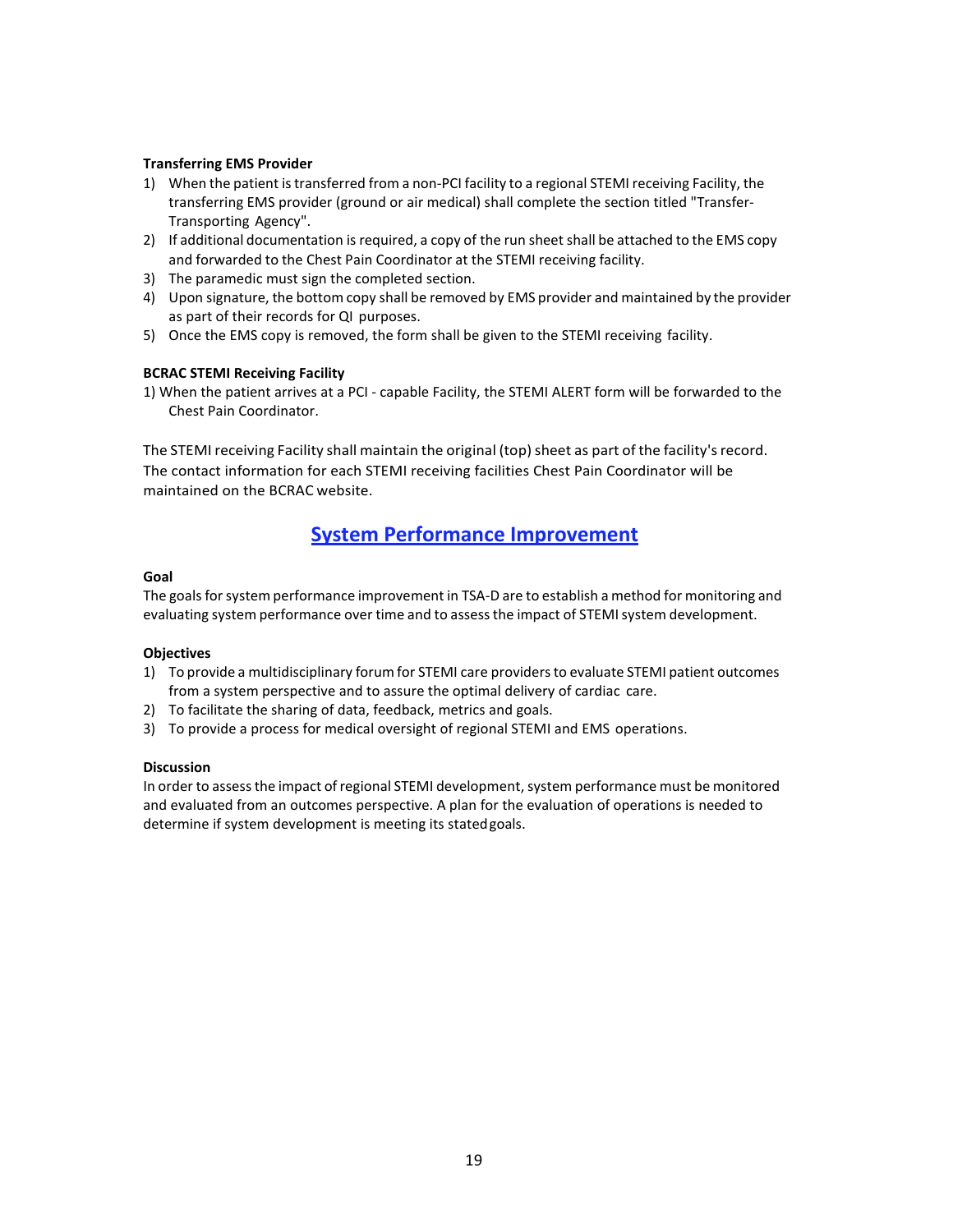Authority - The authority and responsibility for regional quality improvement rests with the Regional Advisory Council. This will be accomplished in a comprehensive, integrated manner through the work of the STEMI and Pre-hospital committees.

Scope & Process - The STEMI Committee will determine the type of data and manner of collection, set the agenda for the PI process within the regularly-scheduled meetings of the committee, and identify the events and indicators to be evaluated and monitored. Indicator identification will be based on high risk, high volume, and problem prone parameters. Indicators will be objective, measurable markers that reflect STEMI resources, procedural/patient care techniques, and or systems/process outcomes. Indicator identification may be deferred to Primary PCI hospitals.

Occurrences will be evaluated from a system, outcomes prospective and sentinel events will be evaluated on a case by case basis. Activities and educational offerings will be presented to address knowledge deficits and case presentations or other appropriate mediums will be designed to address systems and behavioral problems. All actions will focus on the opportunity to improve patient care and systems operation. The results from committee activities will be summarized and communicated to the RAC membership. Problems identified that require further action will be shared with the persons and entities involved, for follow-up and loop closure. Committee follow-up and outcome reports will be communicated on a standard format (please see attached).

The functions and effectiveness of BCRAC performance improvement process will be evaluated on an annual basis in conjunction with the annual evaluation of the BCRAC bylaws. All PI activities and committee proceedings are strictly confidential. Individuals involved in performance management activities will not be asked to review cases in which they are professionally involved, but will be given the opportunity to participate in the review process.

Data Collection - PI data will be collected by the PCI capable hospitals. Non-PCI capable hospitals and EMS will not be responsible for reporting directly to the BCRAC, but will be responsible for providing the PCI capable hospitals with information that they are in need of or that is lacking from patient charts. Sentinel events will be used to focus attention on specific situations/occurrences of major significance to patient care outcomes.

Confidentiality - All information and materials provided and/or presented during PI meetings are strictly confidential. See attached form.

BCRAC facility and EMS provider data related to the following PI indicators are reviewed during the quarterly ST EMI Committee meetings. The STEMI Alert Form is reviewed and will be updated as needed annually.

STEMI Plan Maintenance – The medical field is ever changing for a multitude of reasons. Due to this, there may be need for both minor and major changes. The STEMI Committee will conduct ongoing and annual reviews of the STEMI Plan. The STEMI Committee will make minor corrections and revisions as needed and agreed upon by the STEMI Committee. Major changes will be brought before the general assembly. The General Assembly will be advised of minor changes or corrections and the website will be updated with the most up-to-date plan.

#### Reporting Quarters

BCRAC regional PI data-reporting will be done biannually and in accordance with the Primary PCI hospitals quarters to ensure that all information is up-to-date and accurate.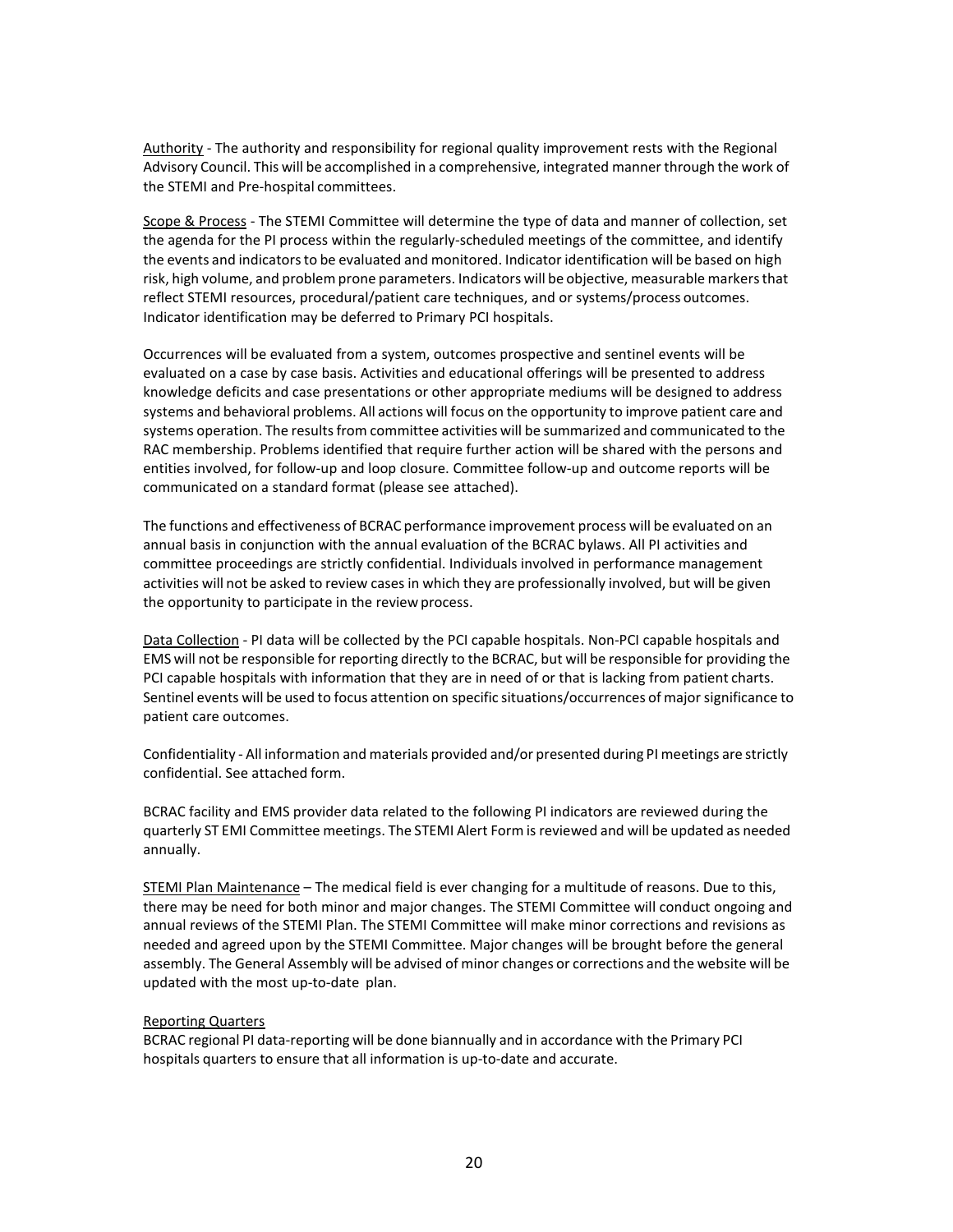## **Statement of Confidentiality**

Medical Performance Improvement provides an objective mechanism to evaluate trauma and emergency care, facilitates the sharing of information, knowledge, and scientific data, and provides a forum for medical directors and other physicians to review the performance of the regional systems to assure the optimal delivery of trauma and emergency care. The direction of the committee comes from the Texas EMS Rules: Section 157.124 Regional EMS Trauma Systems: (3) (k) of the EMS Rules (effective 2/17/92) requires the development of a "performance management program that evaluates outcome from a system perspective"

Committee members engaged in medical care review have protection from disclosure of proceedings, under Section 773.095 RECORDS OF PROCEEDINGS CONFIDENTIAL of the Texas Health and Safety Code as follows:

- 1) The proceedings and records of organized committees of hospitals, medical societies, emergency medical service providers, or first responder organizations relating to the review, evaluation, or improvement of an emergency medical services provider, a first responder organization, or emergency medical services personnel are confidential and not subject to disclosure by court subpoena or otherwise.
- 2) The records and proceedings may be used by the committee only in exercise of proper committee functions.
- 3) This section does not apply to records made or maintained in the regular course of business by an emergency medical services provider, a first responder organization, or emergency medical services personnel.

#### Section 773.096 IMMUNITY FOR COMMITTEE MEMBERS

"A member of an organized committee under Section 773.095 is not liable for damages to a person for an action taken or recommendation made within the scope of the functions of the committee if the committee member acts without malice and in the reasonable belief that the action or recommendation is warranted by the facts known to the committee member."